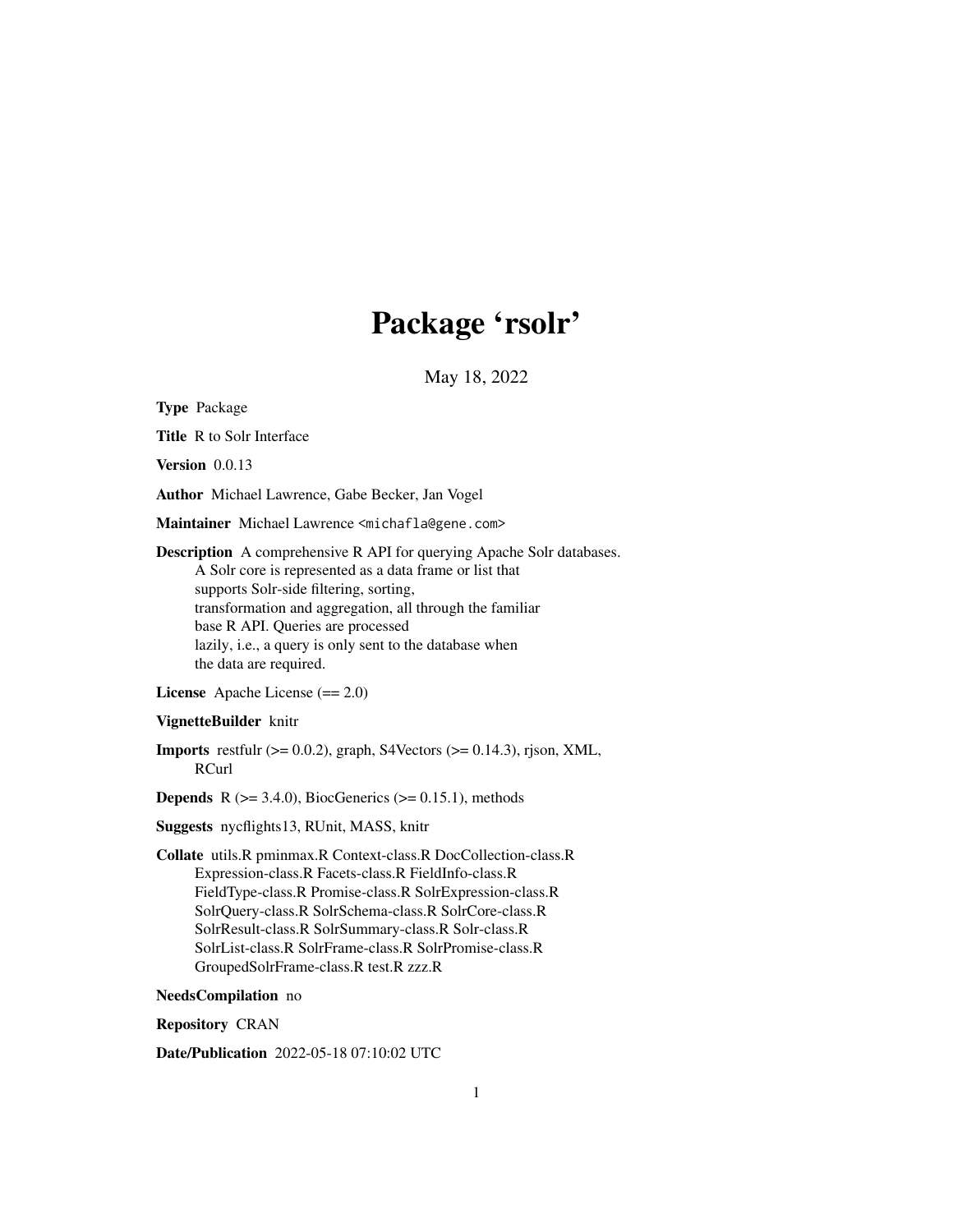## <span id="page-1-0"></span>R topics documented:

|       | $\overline{2}$ |
|-------|----------------|
|       | 3              |
|       | 3              |
|       | $\overline{4}$ |
|       | 5              |
|       | 6              |
|       | 7              |
|       | - 8            |
|       | -8             |
|       | $\mathbf{Q}$   |
|       |                |
|       |                |
|       |                |
|       |                |
|       |                |
|       |                |
|       |                |
|       |                |
|       |                |
|       |                |
| Index | 25             |
|       |                |

Context-class *Evaluation Contexts*

### Description

The Context class is for representing contexts in which expressions are evaluated. This might be an R environment, a database, or some other external system.

### **Translation**

Contexts play an important role in translation. When extracting an object by name, the context can delegate to a [SymbolFactory](#page-4-1) to create a [Symbol](#page-4-1) object that is a lazy reference to the object. The reference is expressed in the target language. If there is no SymbolFactory, i.e., it has been set to NULL, then evaluation is eager.

The intent is to decouple the type of the context from a particular language, since a context could support the evaluation of multiple languages. The accessors below effectively allow one to specify the desired target language.

• symbolFactory(x), symbolFactory(x) <- value: Get or set the current SymbolFactory (may be NULL).

### Author(s)

Michael Lawrence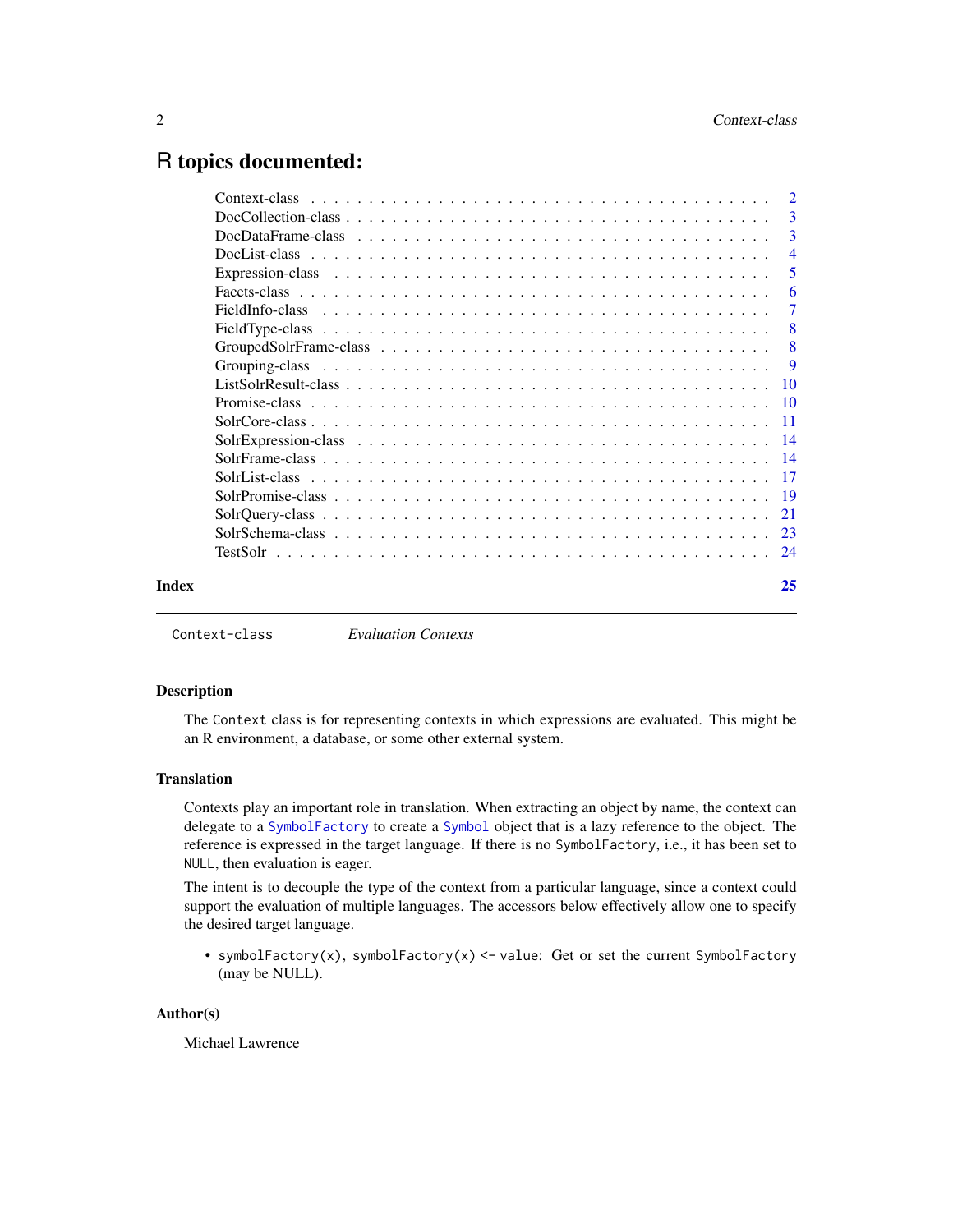### <span id="page-2-2"></span><span id="page-2-0"></span>Description

DocCollection is a virtual class for all representations of document collections. It is made concrete by [DocList](#page-3-1) and [DocDataFrame](#page-2-1). This is mostly to achieve an abstraction around tabular and list representations of documents.

#### **Accessors**

These are the accessors that should apply equivalently to any derivative of DocCollection, which provides reasonable default implementations for most of them.

- ndoc(x): Gets the number of documents
- $nfield(x)$ : Gets the number of fields
- $ids(x)$ ,  $ids(x)$  <- value: Gets or sets the document unique identifiers (may be NULL)
- fieldNames(x, includeStatic=TRUE, ...): Gets the field names
- $\bullet$  docs(x): Just returns x, as x already represents a set of documents
- meta(x): Gets an auxillary collection of "meta" fields that hold fields that describe, rather than compose, the documents. This feature should be considered unstable. Stay away for now.
- unmeta $(x)$ : Clears the metadata.

### Author(s)

Michael Lawrence

#### See Also

[DocList](#page-3-1) and [DocDataFrame](#page-2-1) for concrete implementations

<span id="page-2-1"></span>DocDataFrame-class *DocDataFrame*

### Description

The DocDataFrame object wraps a data.frame in a document-oriented interface that is shared with [DocList](#page-3-1). This is mostly to achieve an abstraction around tabular and list representations of documents. DocDataFrame should behave just like a data.frame, except it adds the accessors described below.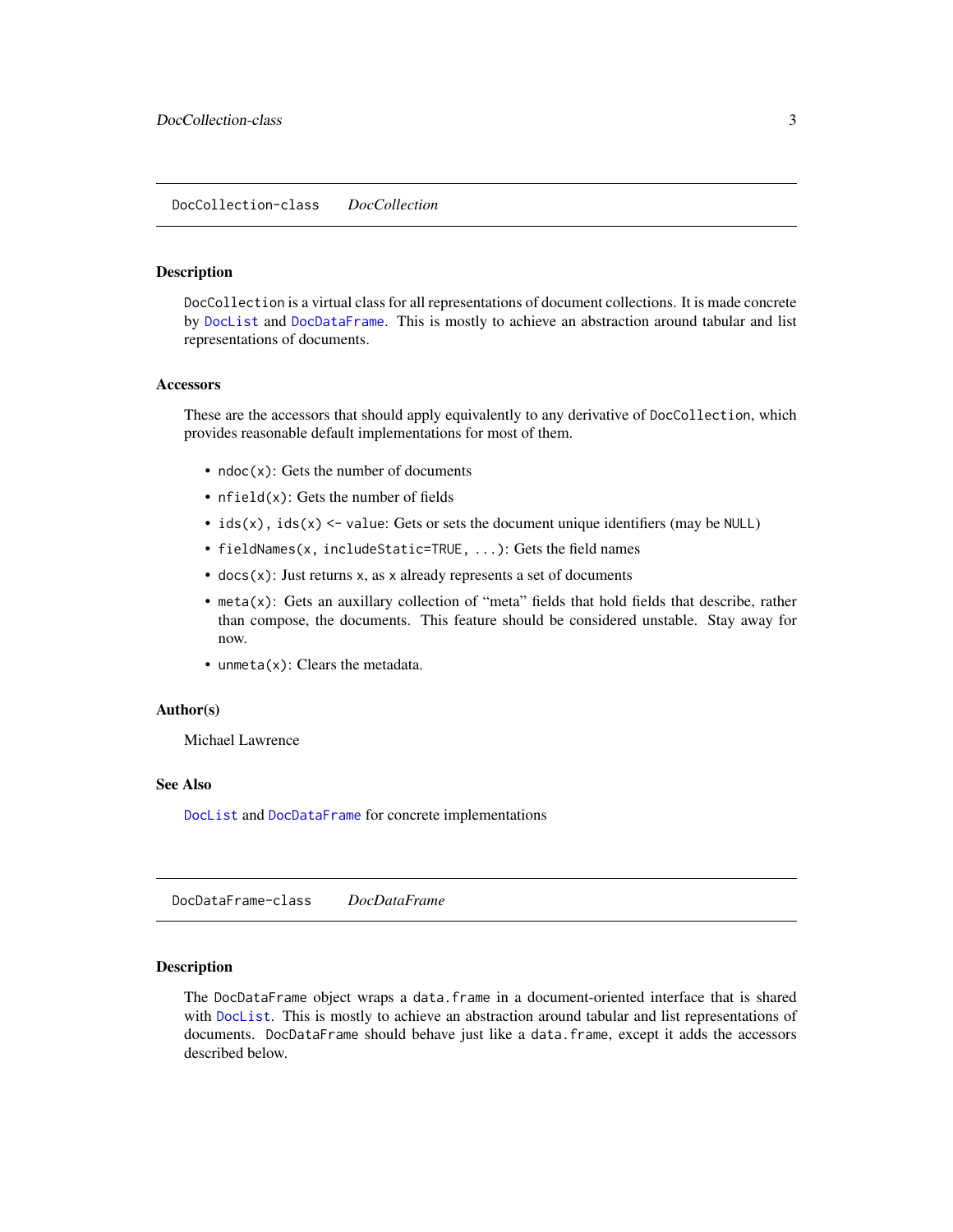### <span id="page-3-0"></span>**Accessors**

These are some accessors that DocDataFrame adds on top of the basic data frame accessors. Using these accessors allows code to be agnostic to whether the data are stored as a list or data.frame.

- $ndoc(x)$ : Gets the number of documents (rows)
- nfield(x): Gets the number of fields (columns)
- ids(x), ids(x) <- value: Gets or sets the document unique identifiers (may be NULL, treated as rownames)
- fieldNames(x, includeStatic=TRUE, ...): Gets the field (column) names
- $\bullet$  docs(x): Just returns x, as x already represents a set of documents
- meta $(x)$ : Gets an auxillary data.frame of "meta" columns that hold fields that describe, rather than compose, the documents. This feature should be considered unstable. Stay away for now.
- unmeta $(x)$ : Clears the metadata.

#### Author(s)

Michael Lawrence

### See Also

[DocList](#page-3-1) for representing a document collection as a list instead of a table

<span id="page-3-1"></span>DocList-class *DocList*

### Description

The DocList object wraps a list in a document-oriented interface that is shared with [DocDataFrame](#page-2-1). This is mostly to achieve an abstraction around tabular and list representations of documents. DocList should behave just like a list, except it adds the accessors described below.

#### **Accessors**

These are some accessors that DocList adds on top of the basic list accessors. Using these accessors allows code to be agnostic to whether the data are stored as a list or data.frame.

- $ndoc(x)$ : Gets the number of documents (elements)
- $n \text{ field}(x)$ : Gets the number of unique field names over all of the documents
- ids(x), ids(x)  $\le$  value: Gets or sets the document unique identifiers (may be NULL, treated as names)
- fieldNames(x, includeStatic=TRUE, ...): Gets the set of unique field names
- meta(x): Gets an auxillary list of "meta" documents (lists) that hold fields that describe, rather than compose, the actual documents. This feature should be considered unstable. Stay away for now.
- unmeta(x): Clears the metadata.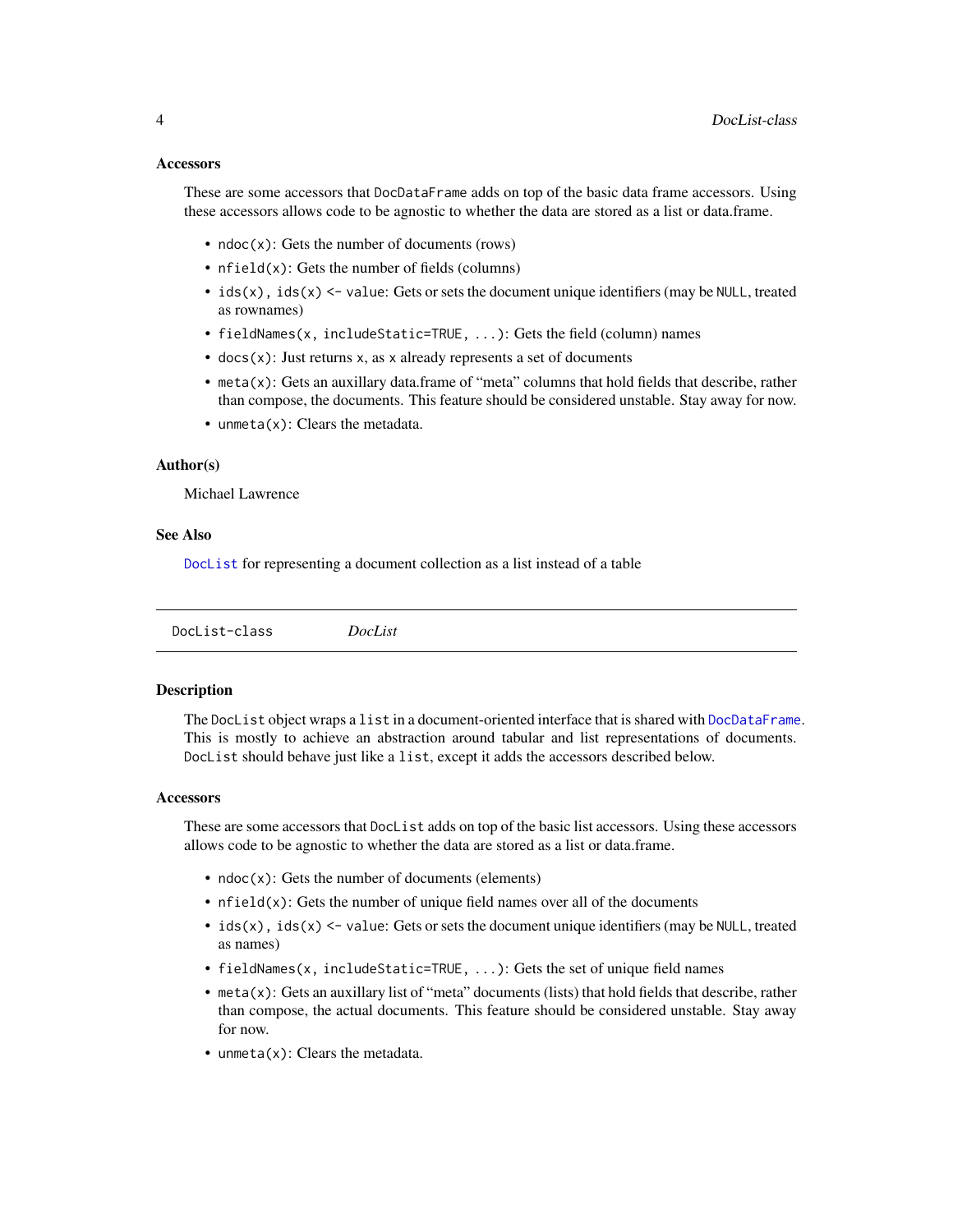### <span id="page-4-0"></span>Expression-class 5

### Author(s)

Michael Lawrence

### See Also

[DocDataFrame](#page-2-1) for representing a document collection as a table instead of a list

Expression-class *Expressions and Translation*

### <span id="page-4-1"></span>**Description**

Underlying rsolr is a simple, general framework for representing, manipulating and translating between expressions in arbitrary languages. The two foundational classes are Expression and Symbol, which are partially implemented by SimpleExpression and SimpleSymbol, respectively.

#### **Translation**

The Expression framework defines a translation strategy based on evaluating source language expressions, using promises to represent the objects, such that the result is a promise with its deferred computation expressed in the target language.

The primary entry point is the translate generic, which has a default method that abstractly implements this strategy. The first step is to obtain a SymbolFactory instance for the target expression type via a method on the SymbolFactory generic. The SymbolFactory (a simple R function) is set on the Context, which should define (perhaps through inheritance) all symbols referenced in the source expression. The translation happens when the source expression is evaluated in the context. The context calls the factory to construct Symbol objects which are passed, along with the context, to the Promise generic, which wraps them in the appropriate type of promise. Typically, R is the source language, and the eval method evaluates the R expression on the promises. Each method for the specific type of promise will construct a new promise with an expression that encodes the computation, building on the existing expression. When evaluation is finished, we simply extract the expression from the returned promise.

- translate(x, target, context, ...): Translates the source expression x to the target Expression, where the symbols in the source expression are resolved in context, which is usually an R environment or some sort of database. The . . . are passed to symbolFactory.
- symbolFactory $(x)$ : Gets the SymbolFactory object that will construct the appropriate type of symbol for the target expression x.

### Note on Laziness

In general, translation requires access to the referenced data. There may be certain operations that cannot be deferred, so evaluation is allowed to be eager, in the hope that the result can be embedded directly into the larger expression. Or, at the very least, the translation machinery needs to know whether the data actually exist, and whether the data are typed or have other constraints. Since the data and schema are not always available when translation is requested, such as when building a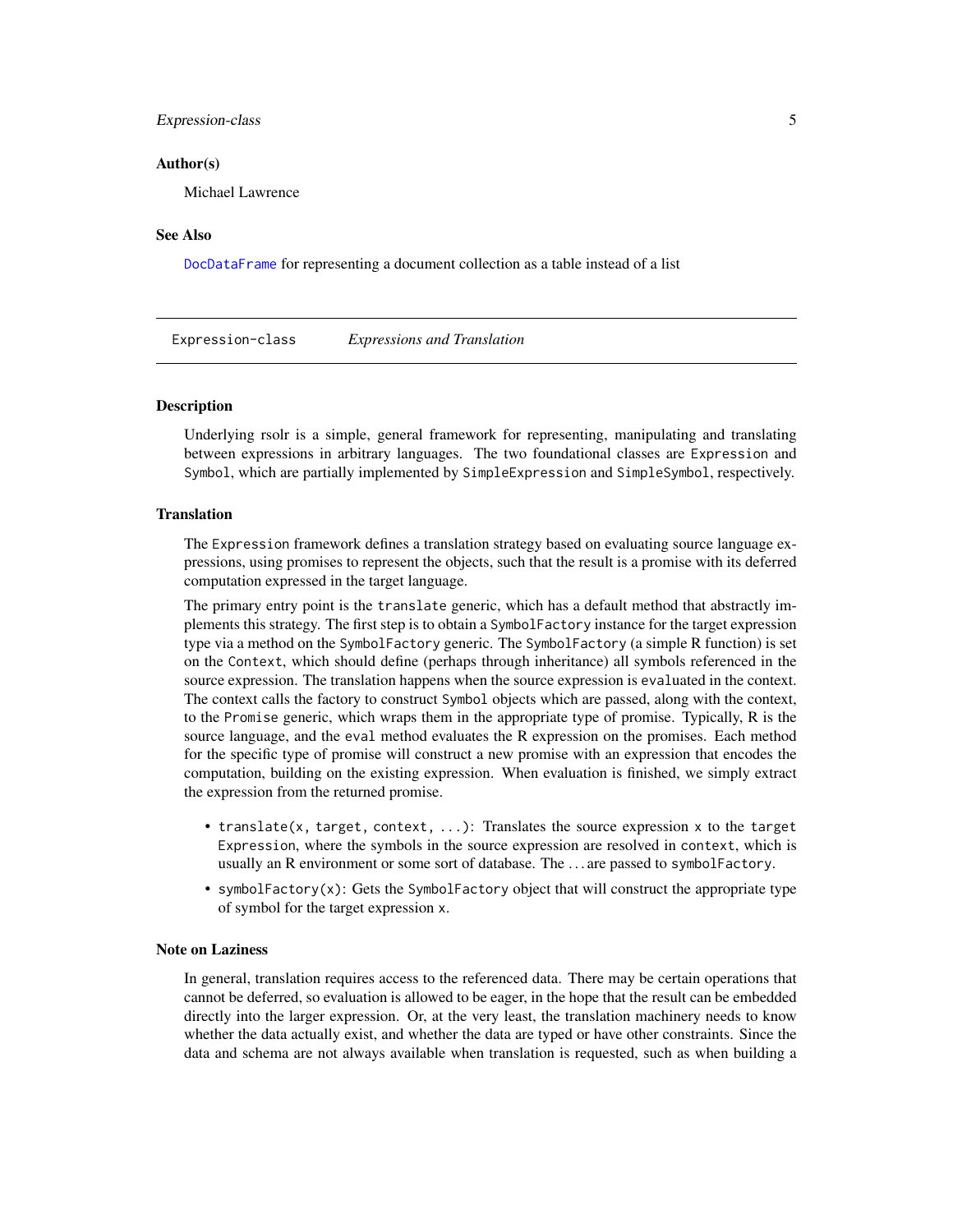database query that will be sent to by another module to an as-yet-unspecified endpoint, translation itself must be deferred. The TranslationRequest class provides a foundation for capturing translations and evaluating them later.

### Author(s)

Michael Lawrence

<span id="page-5-1"></span>Facets-class *Facets*

### **Description**

The Facets object represents the result of a Solr facet operation and is typically obtained by calling [facets](#page-10-1) on a SolrCore. Most users should just call [aggregate](#page-13-1) or xtabs instead of directly manipulating Facets objects.

### Details

Facets extends list and each node adds a grouping factor to the set defined by its ancestors. In other words, parent-child relationships represent interactions between factors. For example, x\$a\$b gets the node corresponding to the interaction of a and b.

In a single request to Solr, statistics may be calculated for multiple interactions, and they are stored as a data.frame at the corresponding node in the tree. To retrieve them, call the stats accessor, e.g., stats(x\$a\$b), or as.table for getting the counts as a table (Solr always computes the counts).

### **Accessors**

- x\$name, x[[i]]: Get the node that further groups by the named factor. The i argument can be a formula, where [[ will recursively extract the corresponding element.
- x[i]: Extract a new Facets object, restricted to the named groupings.
- stats(x): Gets the statistics at the current facet level.

### Coercion

• as.table(x): Converts the current node to a table of conditional counts.

### Author(s)

Michael Lawrence

### See Also

[aggregate](#page-13-1) for a simpler interface that computes statistics for only a single interaction

<span id="page-5-0"></span>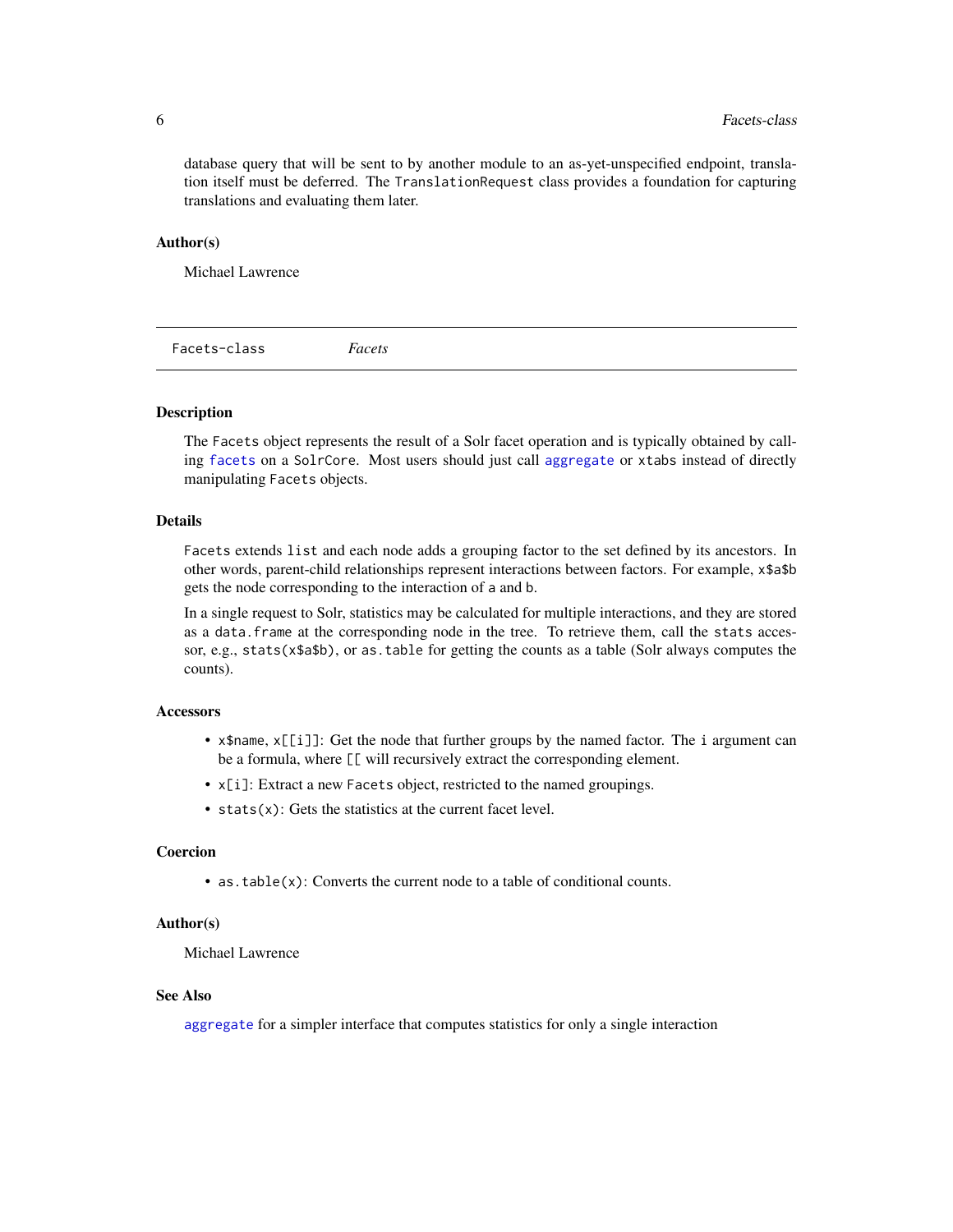#### <span id="page-6-1"></span><span id="page-6-0"></span>Description

The FieldInfo object is a vector of field entries from the Solr schema. Typically, one retrieves an instance with [fields](#page-22-1) and shows it on the console to get an overview of the schema. The vector-like nature means that functions like [ and length behave as expected.

#### Accessors

These functions get the "columns" from the field information "table":

- name(x): Gets the name of the field.
- typeName(x): Gets the name of the field type, see [fieldTypes](#page-22-1).
- $\bullet$  dynamic(x): Gets whether the field is dynamic, i.e., whether its name is treated as a wildcard glob. If a document field does not match a static field name, it takes its properties from the first dynamic field (in schema order) that it matches.
- multiValued(x): Gets whether the field accepts multiple values. A multi-valued field is manifested in R as a list.
- required $(x)$ : Gets whether the field must have a value in every document. A non-required field will sometimes have NAs. This is useful for both ensuring data integrity and optimizations.
- $\bullet$  indexed(x): Gets whether the field has been indexed. A field must be indexed for us to filter by it. Faceting requires a field to be indexed or have doc values.
- stored $(x)$ : Gets whether the data for a field have been stored in the database. We can search on any (indexed) field, but we can only retrieve data from stored fields.
- docValues(x): Gets whether the data have been additionally stored in a columnar format that accelerates Solr function calls (transform) and faceting (aggregate).

### **Utilities**

• x %in% table: Returns whether each field name in x matches a field defined in table, a FieldInfo object. This convenience is particularly needed when the schema contains dynamic fields.

### Author(s)

Michael Lawrence

#### See Also

[SolrSchema](#page-22-2) that holds an instance of this object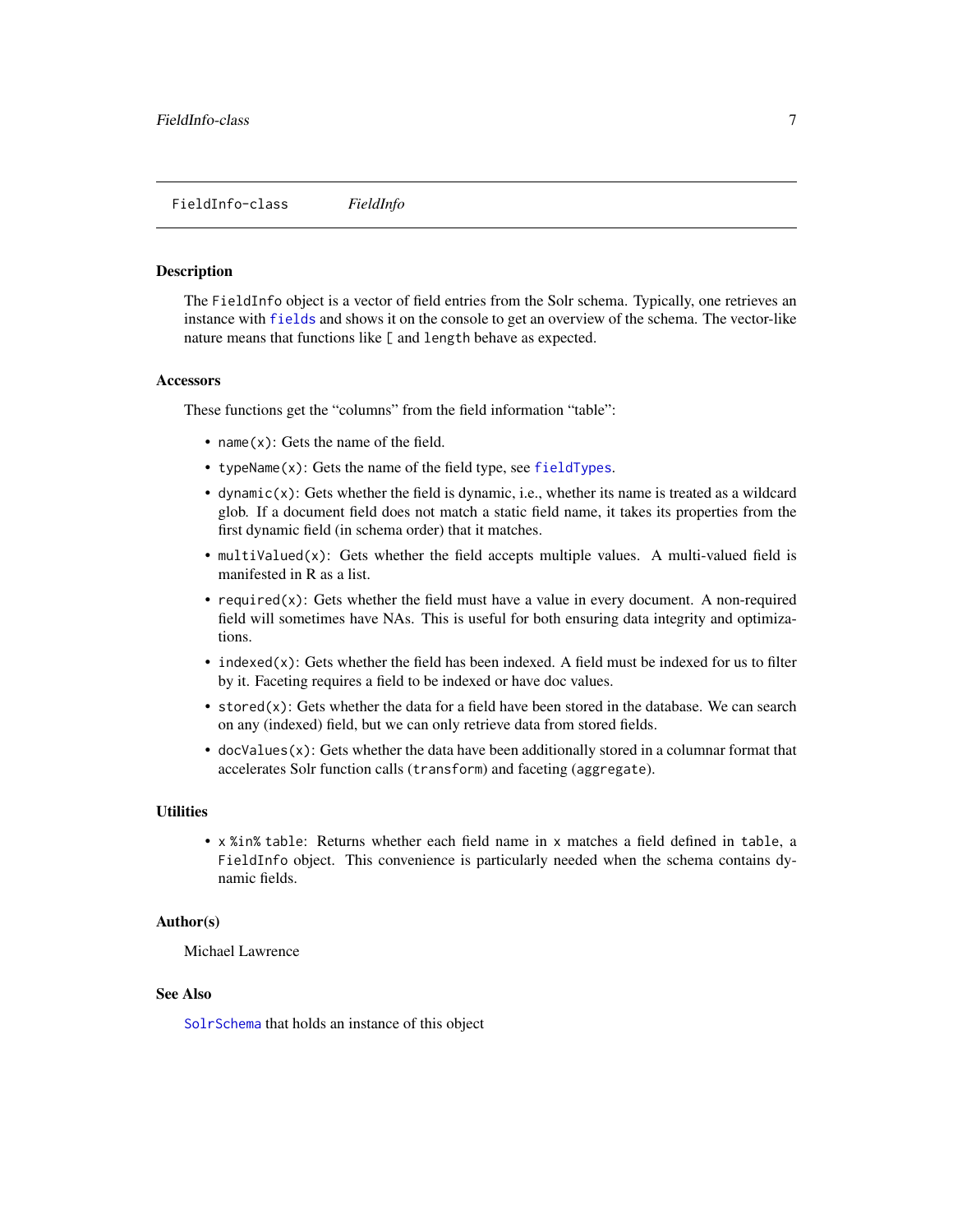<span id="page-7-0"></span>FieldType-class *FieldType*

### <span id="page-7-3"></span>Description

The FieldType object represents the type of a document field. A list of these objects is formally represented as FieldTypeList object, an instance of which is provided by [SolrSchema](#page-22-2). Internally, FieldType objects are central to the conversion between R and Solr types. At the user level, they are mostly useful for displaying the schema.

#### Author(s)

Michael Lawrence

#### See Also

[SolrSchema](#page-22-2), which communicates information on field types using these classes

<span id="page-7-1"></span>GroupedSolrFrame-class

*GroupedSolrFrame*

### <span id="page-7-2"></span>Description

The GroupedSolrFrame is a *highly experimental* extension of [SolrFrame](#page-13-2) that models each column as a list, formed by splitting the original vector by a common set of grouping factors.

### Details

A GroupedSolrFrame should more or less behave analogously to a data frame where every column is split by a common grouping. Unlike SolrFrame, columns are *always* extracted lazily. Typical usage is to construct a GroupedSolrFrame by calling group on a SolrFrame, and then to extract columns (as promises) and aggregate them (by e.g. calling mean).

Functions that group the data, such as group and aggregate, simply add to the existing grouping. To clear the grouping, call ungroup or just coerce to a SolrFrame or SolrList.

#### **Accessors**

As GroupedSolrFrame inherits much of its functionality from SolrFrame; here we only outline concerns specific to grouped data.

- ndoc(x): Gets the number of documents per group
- rownames(x): Forms unique group identifiers by concatenating the grouping factor values.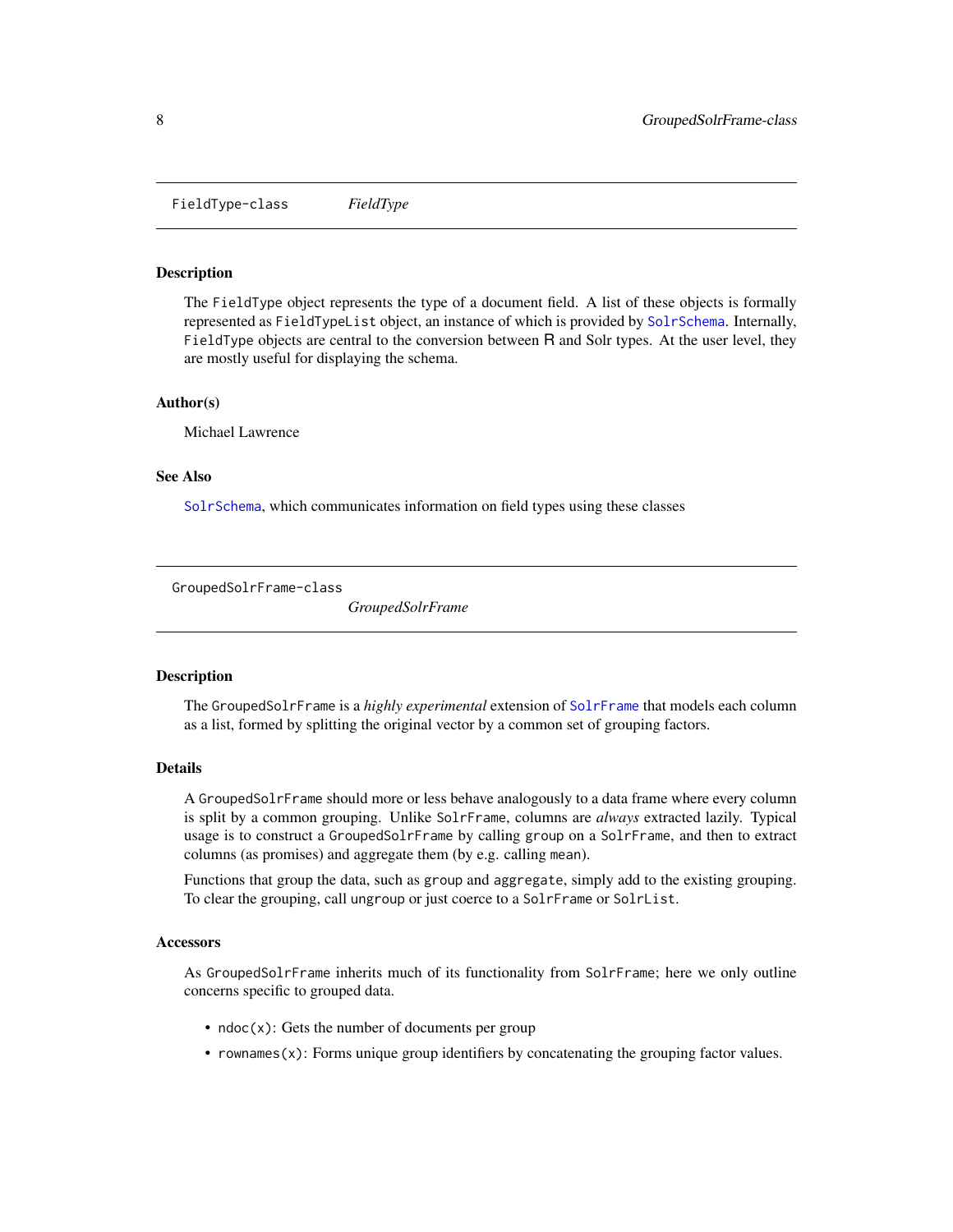### <span id="page-8-0"></span>Grouping-class 9

- $x[i, j]$  <- value: Inserts value into the Solr core, where value is a data.frame of lists, or just a list (representing a single column). Preferably, i is a promise, because we need to the IDs of the selected documents in order to perform the atomic update, and the promise lets us avoid downloading *all* of the IDs. But otherwise, if i is atomic, then it indexes into the groups. If i is a list, then its names are matched to the group names, and its elements index into the matching group. The list does not need to be named if the elements are character vectors (and thus represent document IDs).
- $x[i, j, drop=FALSE]$ : Extracts data from x, as usual, but see the entry immediate above this one for the expectations of i. Try to make it a promise, so that we do not need to download IDs and then try to serialize them into a query, which has length limitations.

### Extended API

Most of the typical data frame accessors and data manipulation functions will work analogously on GroupedSolrFrame (see Details). Below, we list some of the non-standard methods that might be seen as an extension of the data frame API.

- heads(x, n), tails(x, n), windows(x, start, end): Perform head, tail or window on each group separately, returning a data.frame with grouped (list) columns.
- ngroup $(x)$ : The number of groups, i.e., the number of rows.

### Author(s)

Michael Lawrence

<span id="page-8-1"></span>Grouping-class *Grouping*

#### Description

The Grouping object represents a collection of documents split by some interaction of factors. It is extremely low-level, and its only use is to be coerced to something else, either a list or data.frame, via as.

#### Author(s)

Michael Lawrence

#### See Also

[ListSolrResult](#page-9-1), which provides this object via its groupings method.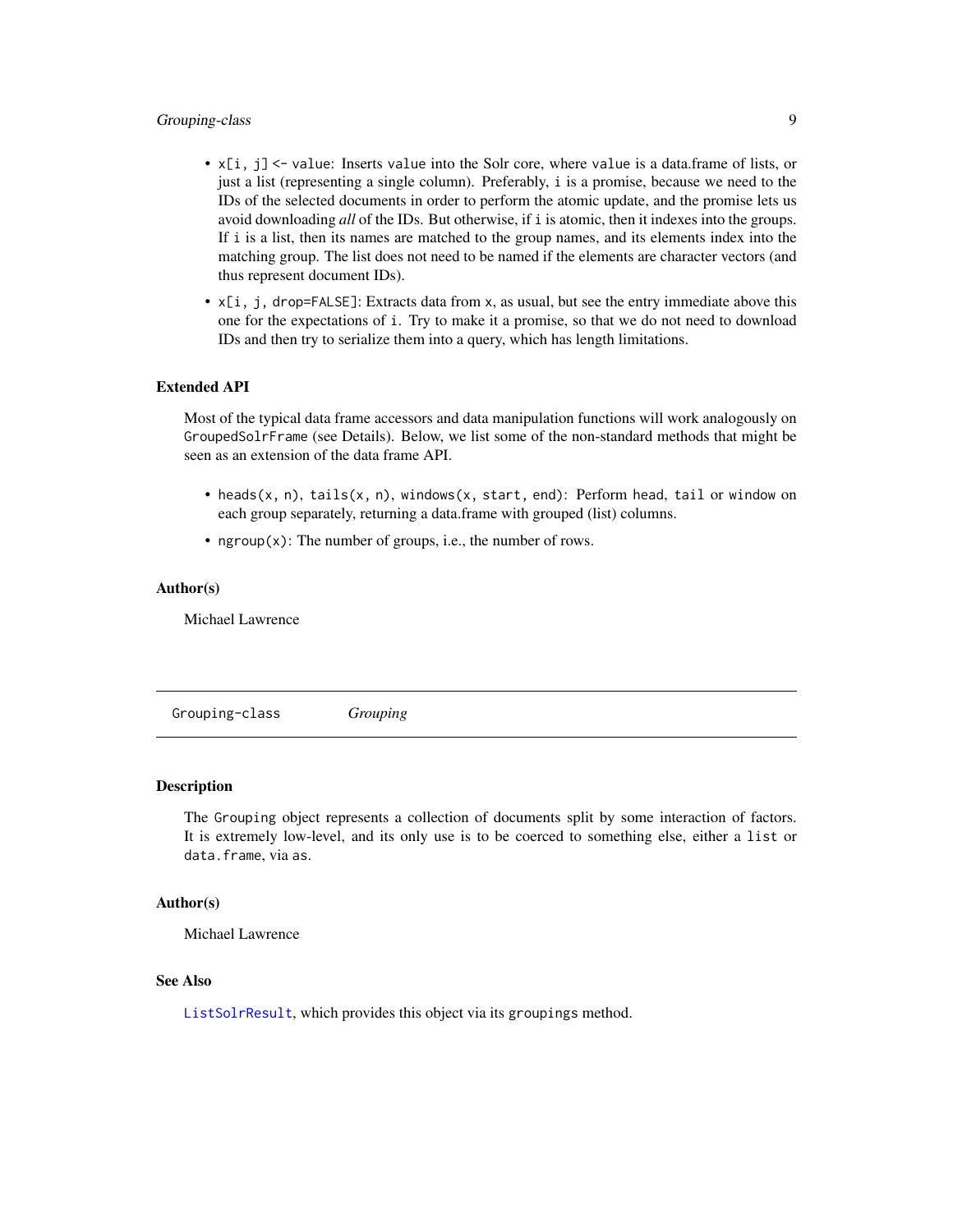### <span id="page-9-1"></span><span id="page-9-0"></span>Description

The SolrResult object represents the result of a Solr query and usually contains a collection of documents and/or facets. The default implementation, ListSolrResult, directly stores the canonical JSON response from Solr. It is usually obtained by [eval](#page-0-0)uating a SolrQuery on a SolrCore, which most users will never do.

### **Accessors**

Since ListSolrResult inherits from list, one can access the raw JSON fields directly through the ordinary list accessors. One should only directly manipulate the Solr response when extending rsolr/Solr at a deep level. Higher-level accessors are described below.

- docs(x): Returns the found documents as a [DocList](#page-3-1)
- $ndoc(x)$ : Returns the number of documents found
- facets(x): Returns any computed [Facets](#page-5-1)
- groupings(x): If Solr was asked to group the documents in the response, this returns each [Grouping](#page-8-1) (there can be more than one) in a list
- ngroup $(x)$ : Returns the number of groups in each grouping

### Author(s)

Michael Lawrence

### See Also

[docs](#page-0-0) and [facets](#page-0-0) on SolrCore are more convenient and usually sufficient

Promise-class *Promises*

### Description

The Promise class formally and abstractly represents the potential result of a deferred computation.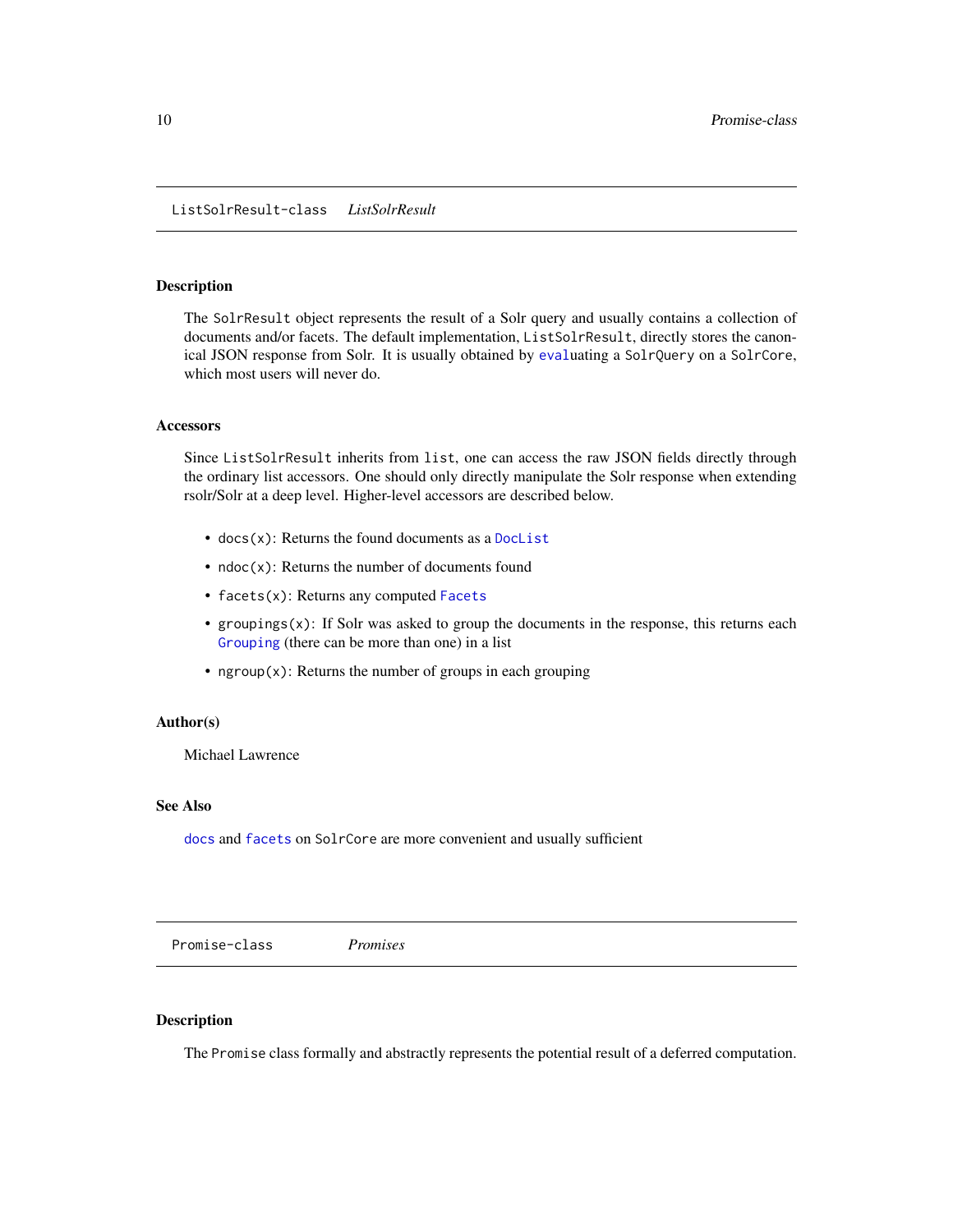### <span id="page-10-0"></span>SolrCore-class 11

### Details

Lazy programming is useful in a number of contexts, including interaction with external/remote systems like databases, where we want the computation to occur within the external system, despite appearances to the contrary. Typically, the user constructs one or more promises referring to preexisting objects. Operations on those objects produce new promises that encode the additional computations. Eventually, usually after some sort of restriction and/or aggregation, the promise is "fulfilled" to yield a materialized, eager object, such as an R vector.

Promise and its partial implementation SimplePromise provide a foundation for implementations that mostly helps with creating and fulfilling promises, while the implementation is responsible for deferring particular computations, which is language-dependent.

#### Construction

• Promise(expr, context, ...): A generic constructor that dispatches on expr to construct a Promise object, the specific type of which corresponds to the language of expr. The context argument should be a Context object, in which expr will be evaluated when the promise is fulfilled. The ... are passed to methods.

### Fulfillment

• fulfill(x): Fulfills the promise by evaluating the deferred computation and returning a materialized object.

The basic coercion functions in R, like as. vector and as.data. frame, have methods for Promise that simply call fulfill on the promise, and then perform the coercion. Coercion is preferred to calling fulfill directly.

### Author(s)

Michael Lawrence

<span id="page-10-2"></span>SolrCore-class *SolrCore*

### <span id="page-10-1"></span>**Description**

The SolrCore object represents a core hosted by a Solr instance. A core is essentially a queryable collection of documents that share the same schema. It is usually not necessary to interact with a SolrCore directly.

### Details

The typical usage (by advanced users) would be to construct a custom [SolrQuery](#page-20-1) and execute it via the docs, facets or (the very low-level) eval methods.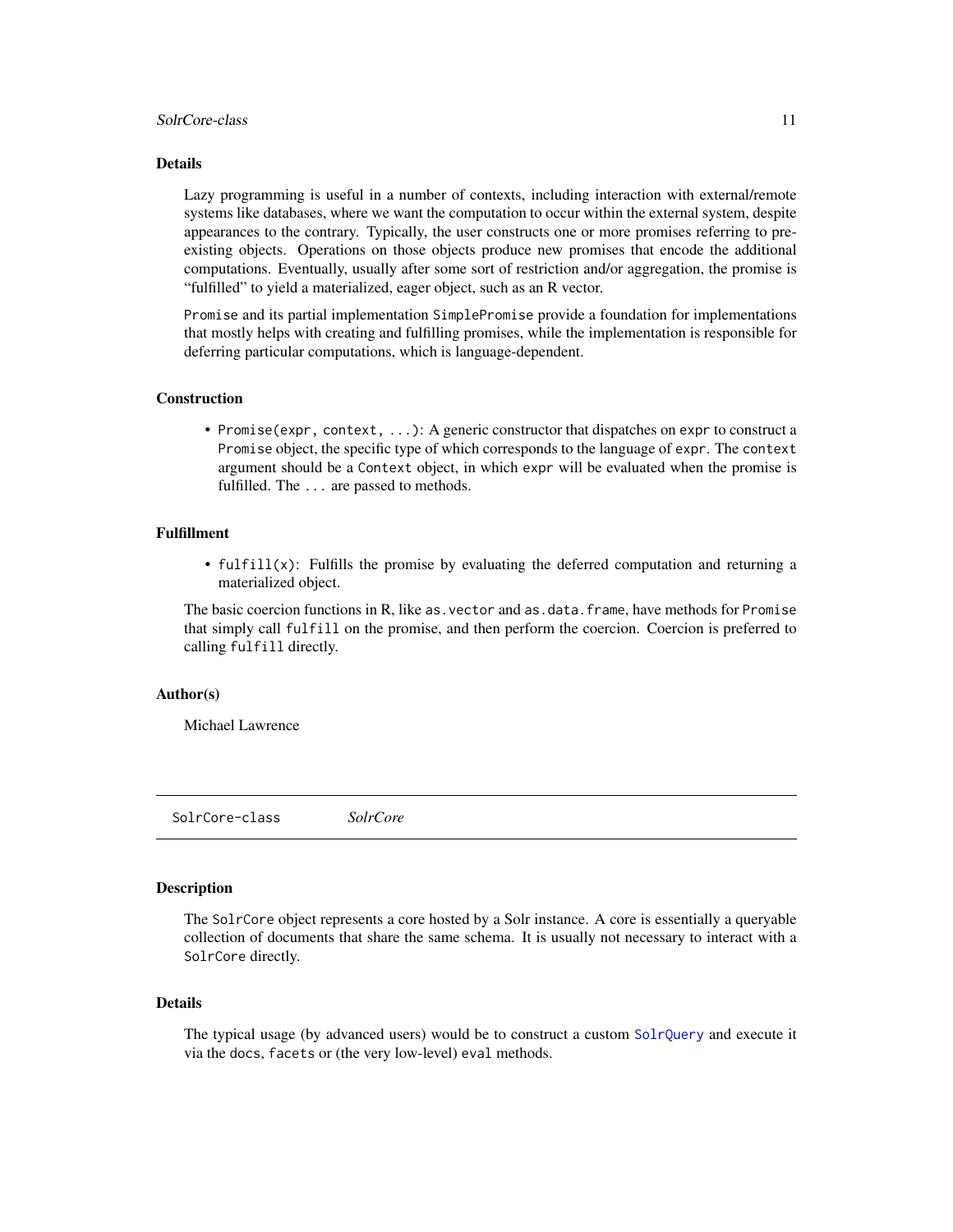#### <span id="page-11-0"></span>Accessor methods

In the code snippets below, x is a SolrCore object.

- name(x): Gets the name of the core (specified by the schema).
- ndoc(x, query = SolrQuery()): Gets the number of documents in the core, given the query restriction.
- schema(x): Gets the [SolrSchema](#page-22-2) satisfied by all documents in the core.
- fieldNames(x, query = NULL, onlyStored = FALSE, onlyIndexed = FALSE, includeStatic = FALSE): Gets the field names, given any restriction and/or transformation in query, which is a SolrQuery or a character vector of field patterns. The onlyIndexed and onlyStored arguments restrict the fields to those indexed and stored, respectively (see [FieldInfo](#page-6-1) for more details). Setting includeStatic to TRUE ensures that all of the static fields in the schema are returned.
- version $(x)$ : Gets the version of the Solr instance hosting the core.

### **Constructor**

• SolrCore(uri, ...): Constructs a new SolrCore instance, representing a Solr core located at uri, which should be a string or a [RestUri](#page-0-0) object. If a string, then the . . . are passed to the RestUri constructor.

#### Reading

- docs(x, query = SolrQuery(), as=c("list", "data.frame")): Get the documents selected by query, in the form indicated by as, i.e., either a list or a data frame.
- read $(x, \ldots)$ : Just an alias for docs.

### Summarizing

- facets(x, by, ...): Gets the [Facets](#page-5-1) results as requested by by, a [SolrQuery](#page-20-1). The ... are passed down to facets on [ListSolrResult](#page-9-1).
- groupings(x, by, ...): Gets the list of [Grouping](#page-8-1) objects as requested by the grouped query by. The . . . are passed down to groupings on [ListSolrResult](#page-9-1).
- ngroup(x): Gets the number of groupings that would be returned by groupings.

### Updating

- update(object, value, commit = TRUE, atomic = FALSE, ...): Load the documents in value (typically a list or data frame) into the SolrCore given by object. If commit is TRUE, we request that Solr commit the changes to its index on disk, with arguments in ... fine-tuning the commit (see commit). If atomic is TRUE, then the existing documents are modified, rather than replaced, by the documents in value.
- delete(x, which = SolrQuery(),  $\dots$ ): Deletes the documents specified by which (all by default), where the . . . are passed down to update.
- commit(x, waitSearcher=TRUE, softCommit=FALSE, expungeDeletes=FALSE, optimize=TRUE, maxSegments=if (optimize) 1L): Commits the changes to the Solr index; see the Solr documentation for the meaning of the parameters.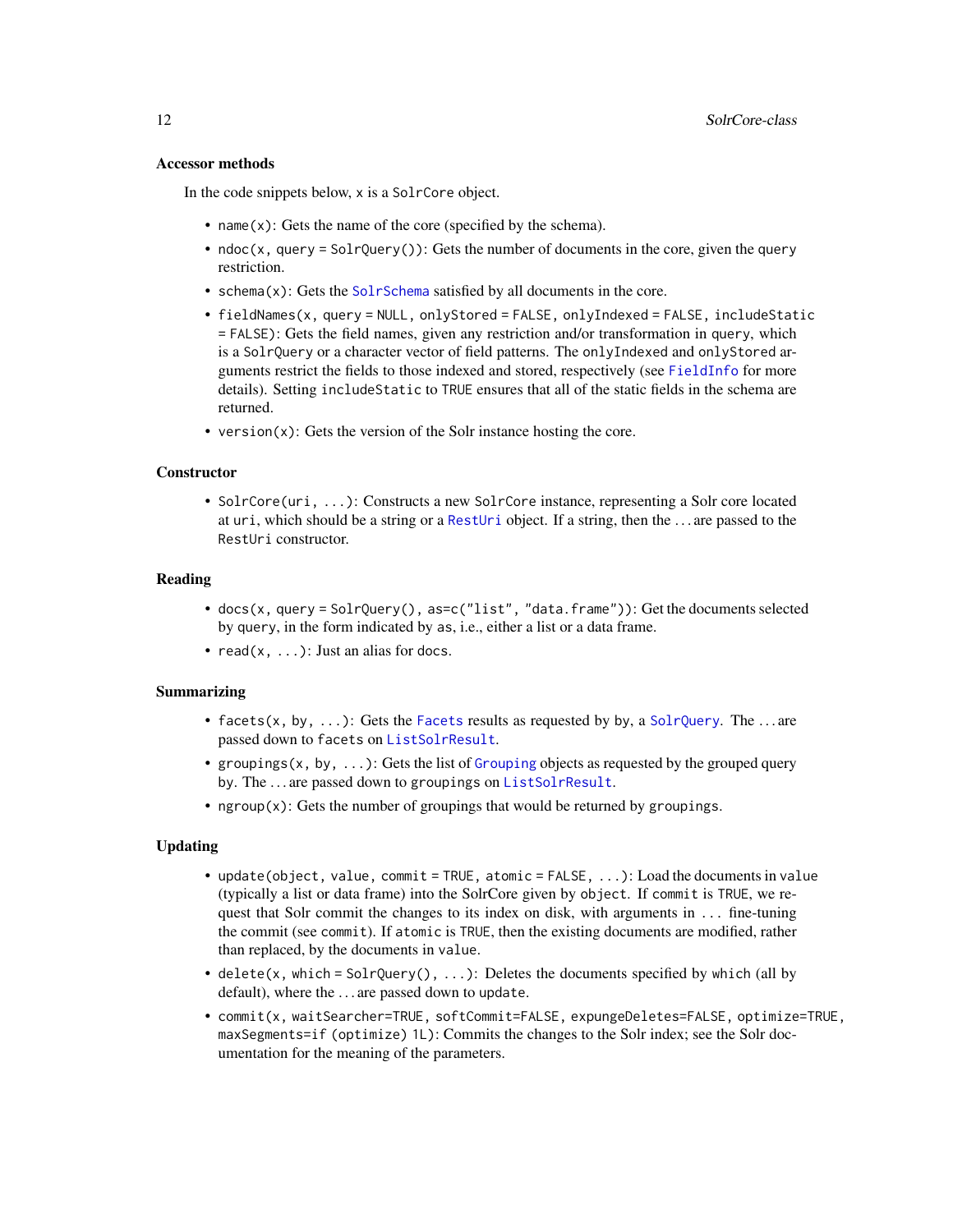### <span id="page-12-0"></span>SolrCore-class 13

• purgeCache(x): Purges the client-side HTTP cache, which is useful if the Solr instance is using expiration-based HTTP caching and one needs to see the result of an update immediately.

### Evaluation

• eval(expr, envir, enclos): Evaluates the query expr in the core envir, ignoring enclos. Unless otherwise requested by the query response type, the result should be returned as a [ListSolrResult](#page-9-1).

### Coercion

• as.data.frame(x, row.names=NULL, optional=FALSE, ...):

### Author(s)

Michael Lawrence

### See Also

[SolrFrame](#page-13-2), the typical way to interact with a Solr core.

### Examples

```
solr <- TestSolr()
sc <- SolrCore(solr$uri)
name(sc)
ndoc(sc)
delete(sc)
docs <- list(
  list(id="2", inStock=TRUE, price=2, timestamp_dt=Sys.time()),
   list(id="3", inStock=FALSE, price=3, timestamp_dt=Sys.time()),
  list(id="4", price=4, timestamp_dt=Sys.time()),
  list(id="5", inStock=FALSE, price=5, timestamp_dt=Sys.time())
)
update(sc, docs)
q <- SolrQuery(id %in% as.character(2:4))
read(sc, q)
solr$kill()
```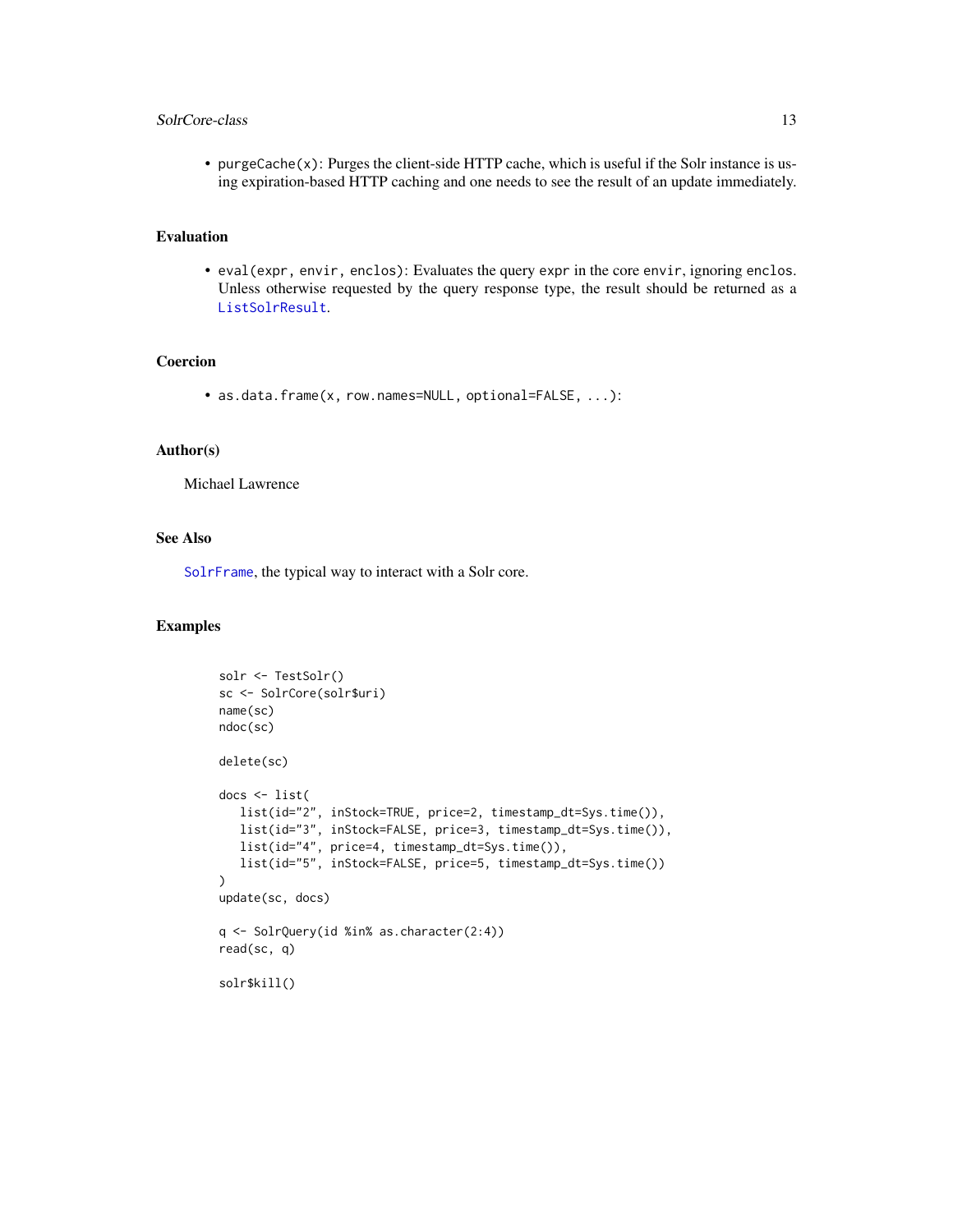<span id="page-13-3"></span><span id="page-13-0"></span>SolrExpression-class *SolrExpression*

#### **Description**

There is a formal framework for constructing and manipulating the Solr languages that is not yet exposed. Please inform the authors if exposing the framework would be helpful. Perhaps it would be helpful in support of implementing new functionality on top of SolrPromise.

#### Author(s)

Michael Lawrence

<span id="page-13-2"></span>SolrFrame-class *SolrFrame*

### <span id="page-13-1"></span>Description

The SolrFrame object makes Solr data accessible through a data.frame-like interface. This is the typical way an R user accesses data from a Solr core. Much of its methods are shared with SolrList, which has very similar behavior.

#### Details

A SolrFrame should more or less behave analogously to a data frame. It provides the same basic accessors ([nrow](#page-0-0), [ncol](#page-0-0), [length](#page-0-0), [rownames](#page-0-0), [colnames](#page-0-0),  $\lceil$ ,  $\lceil$ <-,  $\lceil$ ,  $\lceil$   $\lceil$ <-, [\\$](#page-0-0), [\\$<-](#page-0-0), [head](#page-0-0), [tail](#page-0-0), etc) and can be coerced to an actual data frame via [as.data.frame](#page-0-0). Supported types of data manipulations include [subset](#page-0-0), [transform](#page-0-0), [sort](#page-0-0), [xtabs](#page-0-0), [aggregate](#page-0-0), [unique](#page-0-0), [summary](#page-0-0), etc.

Mapping a collection of documents to a tablular data structure is not quite natural, as the document collection is ragged: a given document can have any arbitrary set of fields, out of a set that is essentially infinite. Unlike some other document stores, however, Solr constrains the type of every field through a schema. The schema achieves flexibility through "dynamic" fields. The name of a dynamic field is a wildcard pattern, and any document field that matches the pattern is expected to obey the declared type and other constraints.

When determining its set of columns, SolrFrame takes every actual field present in the collection, and (by default) adds all non-dynamic (static) fields, in the order specified by the schema. Note that is very likely that many columns will consist entirely or almost entirely of NAs.

If a collection is extremly ragged, where few fields are shared between documents, it may make more sense to treat the data as a list, through [SolrList](#page-16-1), which shares almost all of the functionality of SolrFrame but in a different shape.

The rownames are taken from the field declared in the schema to represent the unique document key. Schemas are not strictly required to declare such a field, so if there is no unique key, the rownames are NULL.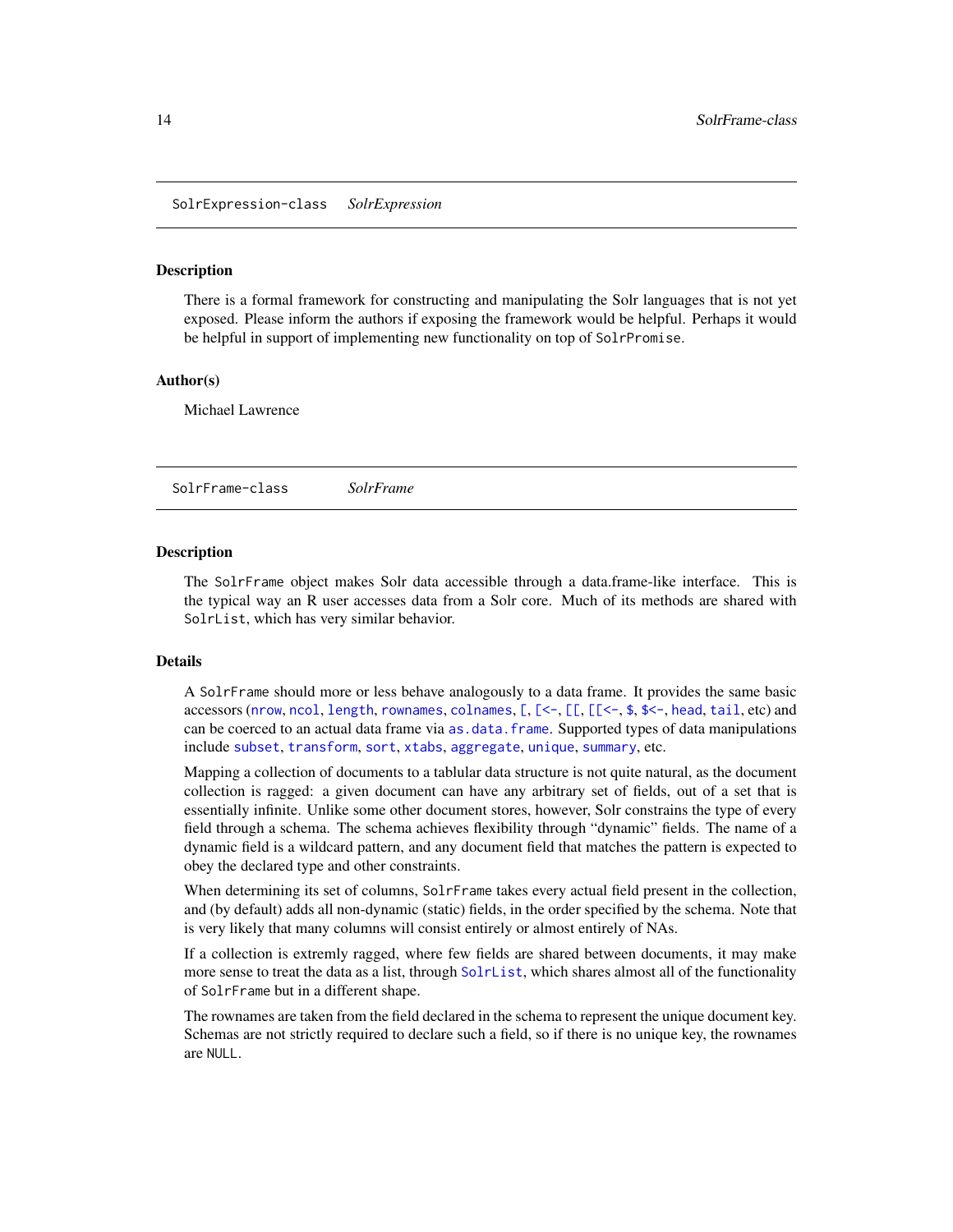#### <span id="page-14-0"></span>SolrFrame-class 15

Field restrictions passed to e.g. [ or subset(fields=) may be specified by name, or wildcard pattern (glob). Similarly, a row index passed to  $\Gamma$  must be either a character vector of identifiers (of length <= 1024, NAs are not supported, and this requires a unique key in the schema) or a [SolrPromise](#page-18-1)/[SolrExpression](#page-13-3), but note that if it evaluates to NAs, the corresponding rows are excluded from the result, as with subset. Using a SolrPromise or SolrExpression is recommended, as filtering happens at the database.

A special feature of SolrFrame, vs. an ordinary data frame, is that it can be grouped into a [GroupedSolrFrame](#page-7-1), where every column is modeled as a list, split by some combination of grouping factors. This is useful for aggregation and supports the implementation of the aggregate method, which is the recommended high-level interface.

Another interesting feature is laziness. One can defer a SolrFrame, so that all column retrieval, e.g., via \$ or eval, returns a [SolrPromise](#page-18-1) object. Many operations on promises are deferred, until they are finally fulfilled by being shown or through explicit coercion to an R vector.

A note for developers: SolrList and SolrFrame share common functionality through the base Solr class. Much of the functionality mentioned here is actually implemented as methods on the Solr class.

### **Accessors**

These are some accessors that SolrFrame adds on top of the basic data frame accessors. Most of these are for advanced use only.

- $ndoc(x)$ : Gets the number of documents (rows); serves as an abstraction over SolrFrame and SolrList
- $n \text{ field}(x)$ : Gets the number of fields (columns); serves as an abstraction over SolrFrame and SolrList
- $\bullet$  ids(x): Gets the document unique identifiers (may be NULL, treated as rownames); serves as an abstraction over SolrFrame and SolrList
- fieldNames(x, includeStatic=TRUE, ...): Gets the name of each field represented by any document in the Solr core, with . . . being passed down to fieldNames on [SolrCore](#page-10-2). Fields must be indexed to be reported, with the exception that when includeStatic is TRUE, we ensure all static (non-dynamic) fields are present in the return value. Names are returned in an order consistent with the order in the schema. Note that two different "instances" of the same dynamic field do not have a specified order in the schema, so we use the index order (lexicographical) for those cases.
- core(x): Gets the SolrCore wrapped by x
- query(x): Gets the query that is being constructed by  $x$

### Extended API

Most of the typical data frame accessors and data manipulation functions will work analogously on SolrFrame (see Details). Below, we list some of the non-standard methods that might be seen as an extension of the data frame API.

• aggregate(x, data, FUN, ..., subset, na.action, simplify = TRUE, count = FALSE): If x is a formula, aggregates data, grouping by x, by either applying FUN, or evaluating an aggregating expression in . . . , on each group. If count is TRUE, a "count" column is added with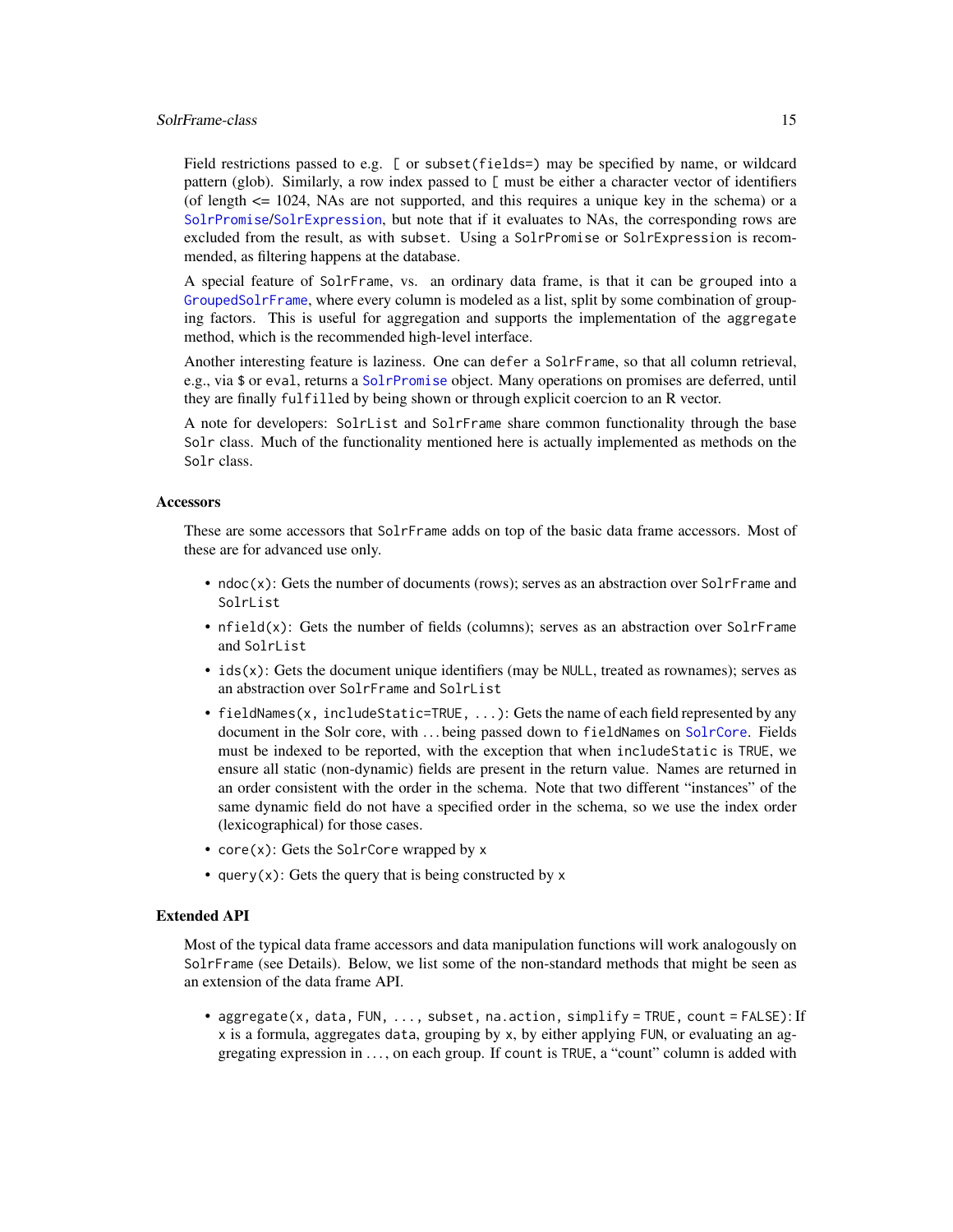<span id="page-15-0"></span>the number of elements in each group. The rest of the arguments behave like those for the base [aggregate](#page-0-0).

There are two main modes: aggregating with FUN, or, as an extension to the base aggregate, aggregating with expressions in ..., similar to the interface for transform. If FUN is specified, then behavior is much like the original, except one can omit the LHS on the formula, in which case the entire frame is passed to FUN. In the second mode, there is a column in the result for each argument in ..., and there must not be an LHS on the formula.

See the documentation for the underlying [facet](#page-20-2) function for details on what is supported on the formula RHS.

For global aggregation, simply pass the SolrFrame as x, in which case the data argument does not exist.

Note that the function or expressions are only *conceptually* evaluated on each group. In reality, the computations occur on grouped columns/promises, which are modeled as lists. Thus, there is potential for conflict, in particular with length, which return the number of groups, instead of operating group-wise. One should use the abstraction ndoc instead of length, since ndoc always returns document counts, and thus will return the size of each group.

- rename( $x, \ldots$ ): Renames the columns of x, where the names and character values of ... indicates the mapping (newname = oldname).
- group(x, by): Returns a [GroupedSolrFrame](#page-7-1) that is grouped by the factors in by, typically a formula. To get back to x, call ungroup $(x)$ .
- grouping(x): Just returns NULL, since a SolrFrame is not grouped (unless extended to be groupable).
- defer(x): Returns a SolrFrame that yields [SolrPromise](#page-18-1) objects instead of vectors whenever a field is retrieved
- searchDocs(x, q): Performs a conventional document search using the query string q. The main difference to filtering is that (by default) Solr will order the result by score, i.e., how well each document matches the query.

### **Constructor**

• SolrFrame(uri): Constructs a new SolrFrame instance, representing a Solr core located at uri, which should be a string or a [RestUri](#page-0-0) object. The ... are passed to the SolrQuery constructor.

#### Evaluation

• eval(expr, envir, enclos): Evaluates expr in the SolrFrame envir, using enclos as the enclosing environment. The expr can be an R language object or a SolrExpression, either of which are lazily evaluated if defer has been called on envir.

#### **Coercion**

- as.data.frame(x, row.names=NULL, optional=FALSE, fill=TRUE): Downloads the data into an actual data.frame, specifically an instance of [DocDataFrame](#page-2-1). If fill is FALSE, only the fields represented in at least one document are added as columns.
- as.list(x): Essentially as.list(as.data.frame(x)), except returns a list of promises if x is deferred.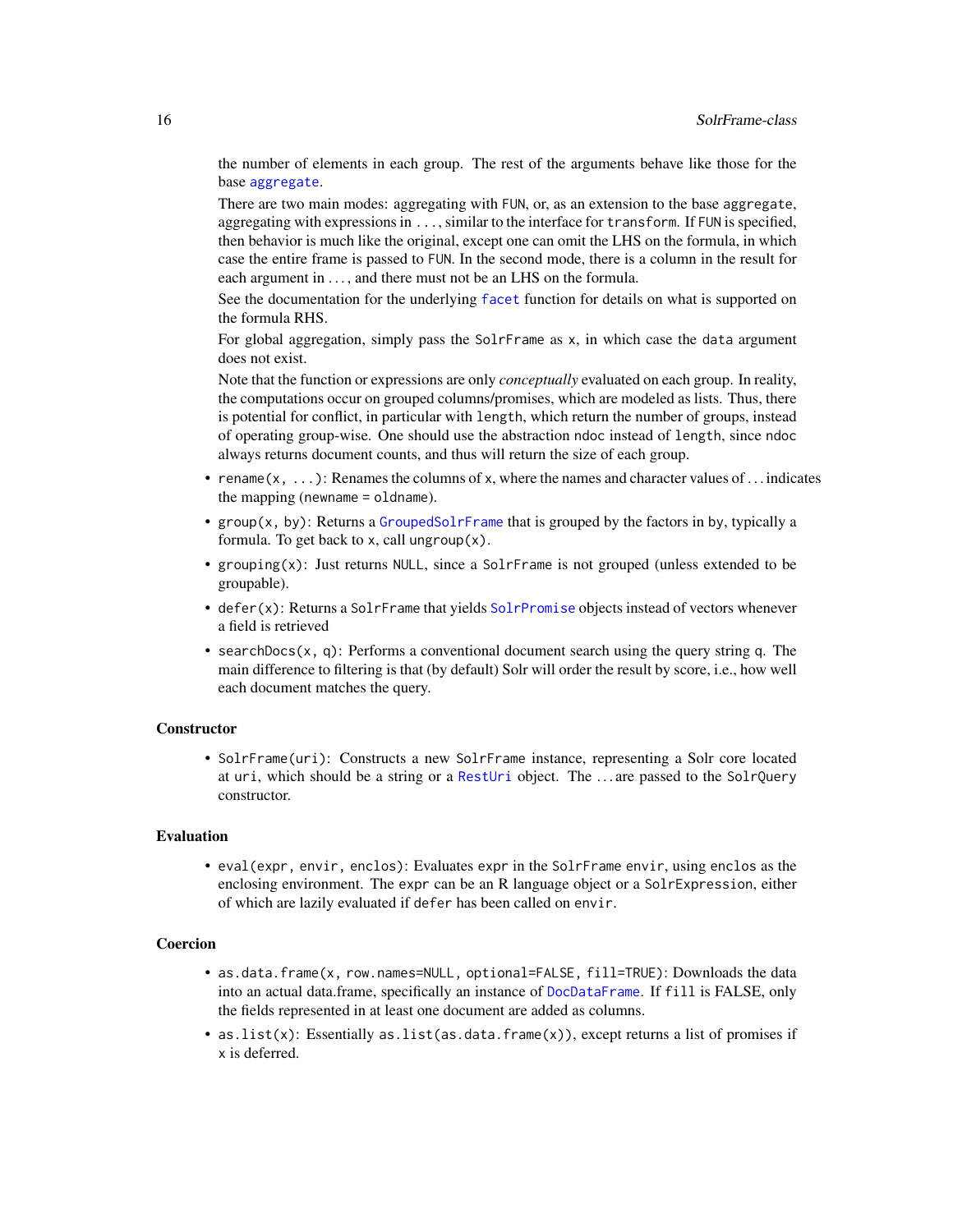### <span id="page-16-0"></span>SolrList-class 17

### Author(s)

Michael Lawrence

### See Also

[SolrList](#page-16-1) for representing a Solr collection as a list instead of a table

### Examples

```
schema <- deriveSolrSchema(mtcars)
solr <- TestSolr(schema)
sr <- SolrFrame(solr$uri)
sr[] <- mtcars
dim(sr)
head(sr)
subset(sr, mpg > 20 & cyl == 4)
solr$kill()
## see the vignette for more
```
<span id="page-16-1"></span>SolrList-class *SolrList*

### **Description**

The SolrList object makes Solr data accessible through a list-like interface. This interface is appropriate when the data are highly ragged.

### Details

A SolrList should more or less behave analogously to a list. It provides the same basic accessors ([length](#page-0-0), [names](#page-0-0),  $[$ ,  $[$ <-,  $[$  $[$  $]$ ,  $[$  $[$ <-, [\\$](#page-0-0), [\\$<-](#page-0-0), [head](#page-0-0), [tail](#page-0-0), etc) and can be coerced to a list via [as.list](#page-0-0). Supported types of data manipulations include [subset](#page-0-0), [transform](#page-0-0), [sort](#page-0-0), [xtabs](#page-0-0), [aggregate](#page-0-0), [unique](#page-0-0), [summary](#page-0-0), etc.

An obvious difference between a SolrList and an ordinary list is that we know the SolrList contains only documents, which are themselves represented as named lists of fields, usually vectors of length one. This constraint enables us to provide the convenience of accessing fields by slicing across every document. We can pass a field selection to the second argument of [. Like data frame, selecting a single column with e.g.  $x$ [, "foo"] will return the field as a vector, filling NAs whereever a document lacks a value for the field.

The names are taken from the field declared in the schema to represent the unique document key. Schemas are not strictly required to declare such a field, so if there is no unique key, the names are NULL.

Field restrictions passed to e.g. [ or subset(fields=) may be specified by name, or wildcard pattern (glob). Similarly, a row index passed to [ must be either a character vector of identifiers (of length  $\leq$  1024, NAs are not supported, and this requires a unique key in the schema) or a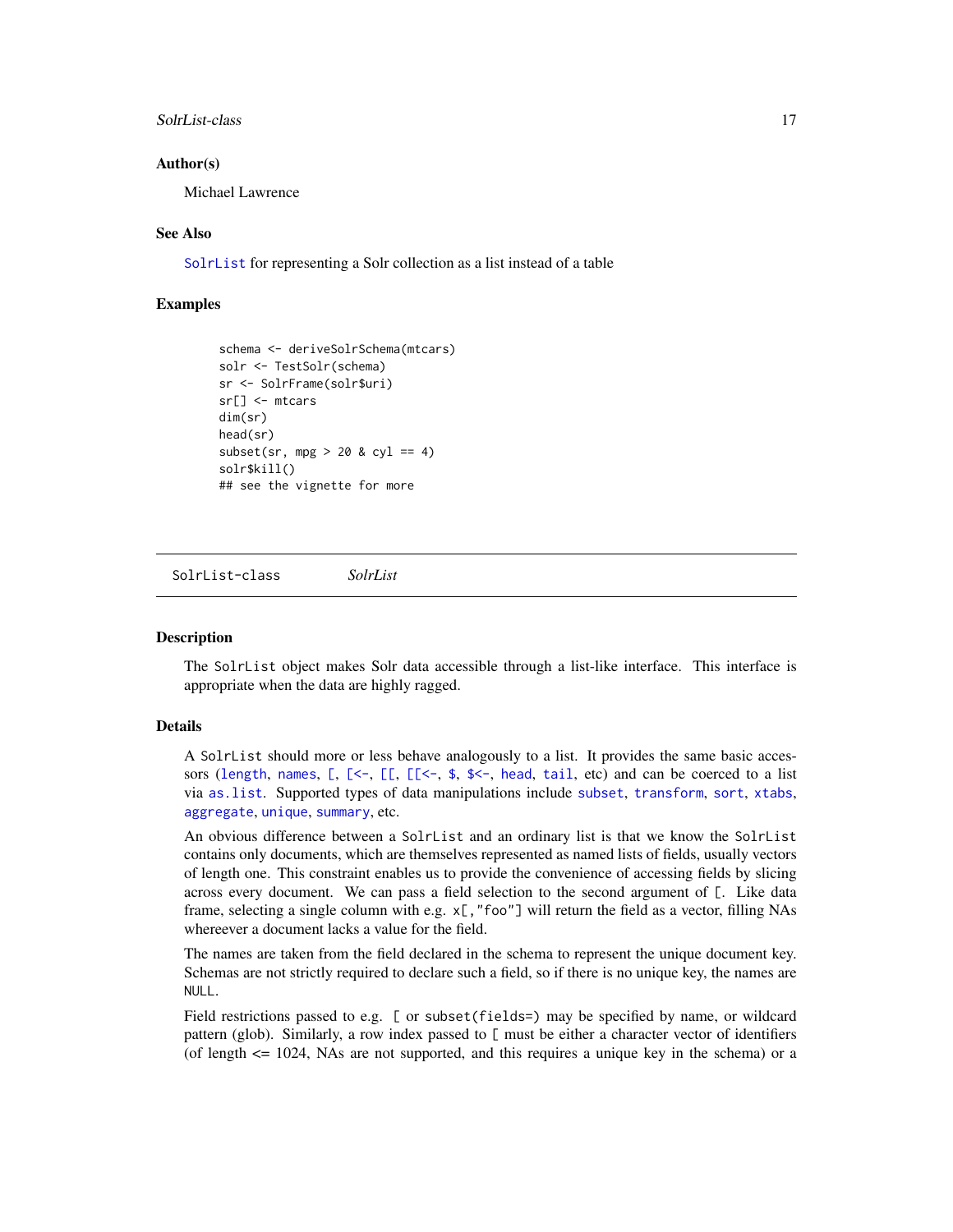<span id="page-17-0"></span>[SolrPromise](#page-18-1)/[SolrExpression](#page-13-3), but note that if it evaluates to NAs, the corresponding rows are excluded from the result, as with subset. Using a SolrPromise or SolrExpression is recommended, as filtering happens at the database.

A SolrList can be made lazy by calling defer on a SolrList, so that all column retrieval, e.g., via [, returns a [SolrPromise](#page-18-1) object. Many operations on promises are deferred, until they are finally fulfilled by being shown or through explicit coercion to an R vector.

A note for developers: SolrFrame and SolrList share common functionality through the base Solr class. Much of the functionality mentioned here is actually implemented as methods on the Solr class.

#### **Accessors**

These are some accessors that SolrList adds on top of the basic data frame accessors. Most of these are for advanced use only.

- ndoc(x): Gets the number of documents (rows); serves as an abstraction over SolrFrame and SolrList
- nfield(x): Gets the number of fields (columns); serves as an abstraction over SolrFrame and SolrList
- $\bullet$  ids(x): Gets the document unique identifiers (may be NULL, treated as rownames); serves as an abstraction over SolrFrame and SolrList
- fieldNames(x, ...): Gets the name of each field represented by any document in the Solr core, with . . . being passed down to fieldNames on [SolrCore](#page-10-2).
- core(x): Gets the SolrCore wrapped by x
- query(x): Gets the query that is being constructed by  $x$

### Extended API

Most of the typical data frame accessors and data manipulation functions will work analogously on SolrList (see Details). Below, we list some of the non-standard methods that might be seen as an extension of the data frame API.

- rename( $x, \ldots$ ): Renames the columns of x, where the names and character values of . . . indicates the mapping (newname = oldname).
- defer(x): Returns a SolrList that yields [SolrPromise](#page-18-1) objects instead of vectors whenever a field is retrieved
- searchDocs $(x, q)$ : Performs a conventional document search using the query string q. The main difference to filtering is that (by default) Solr will order the result by score, i.e., how well each document matches the query.

#### **Constructor**

• SolrList(uri, ...): Constructs a new SolrList instance, representing a Solr core located at uri, which should be a string or a [RestUri](#page-0-0) object. The . . . are passed to the SolrQuery constructor.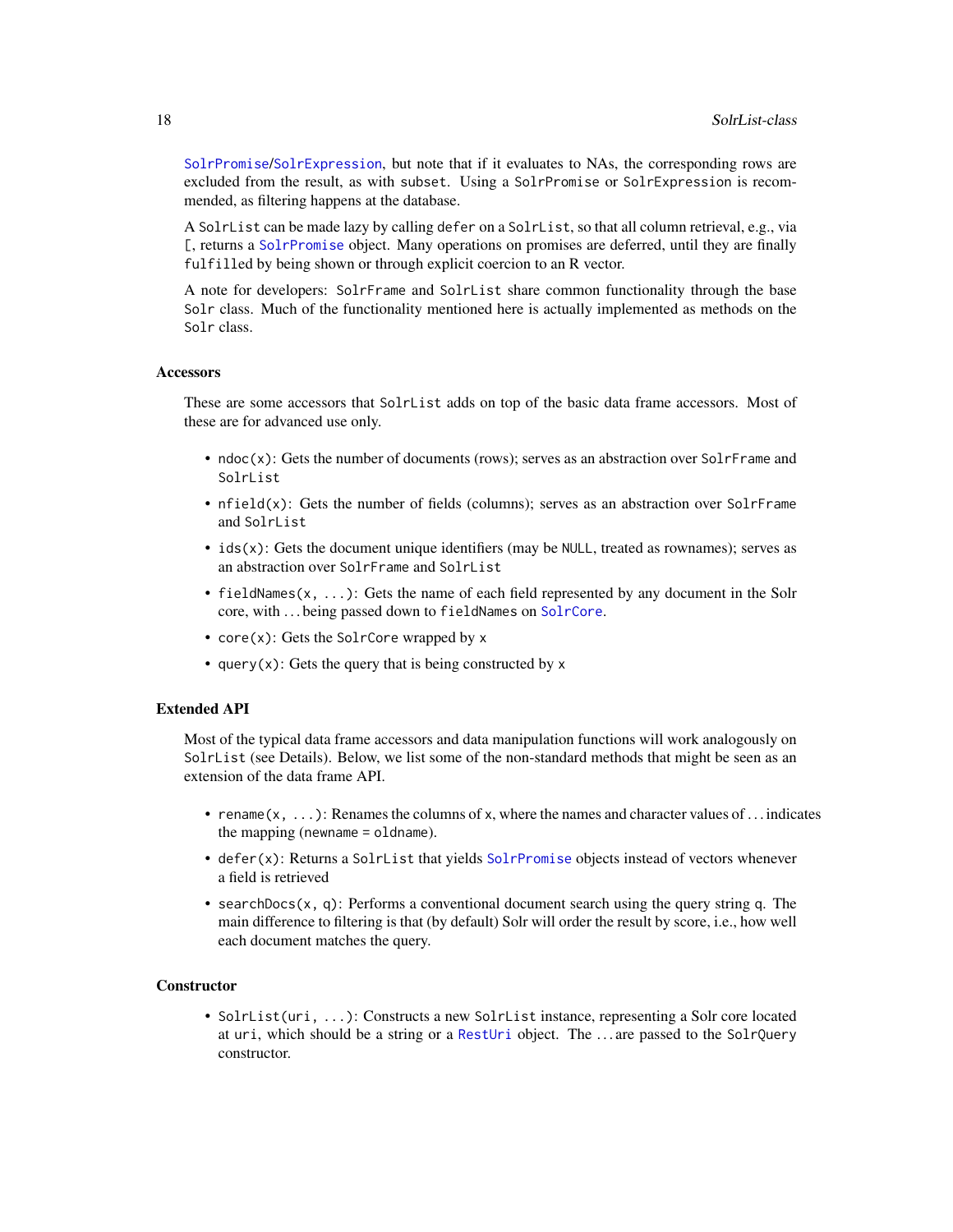### <span id="page-18-0"></span>SolrPromise-class 19

### Evaluation

• eval(expr, envir, enclos): Evaluates R language expr in the SolrList envir, using enclos as the enclosing environment.

#### Coercion

- as.data.frame(x, row.names=NULL, optional=FALSE, fill=FALSE): Downloads the data into an actual data.frame, specifically an instance of [DocDataFrame](#page-2-1). If fill is FALSE, only the fields represented in at least one document are added as columns.
- as.list(x), as(x, "DocCollection"): Coerces x into the corresponding list, specifically an instance of [DocList](#page-3-1).

### Author(s)

Michael Lawrence

### See Also

[SolrFrame](#page-13-2) for representing a Solr collection as a table instead of a list

### Examples

```
solr <- TestSolr()
    sr <- SolrList(solr$uri)
    length(sr)
    head(sr)
    sr[["GB18030TEST"]]
    # Solr tends to crash for some reason running this inside R CMD check
    ## Not run:
    as.list(subset(sr, price > 100))[,"price"]
## End(Not run)
    solr$kill()
```
<span id="page-18-1"></span>SolrPromise-class *SolrPromise*

### **Description**

SolrPromise is a vector-like representation of a deferred computation within Solr. It may promise to simply return a field, to perform arithmetic on a combination of fields, to aggregate a field, etc. Methods on SolrPromise allow the R user to manipulate Solr data with the ordinary R API. The typical way to fulfill a promise is to explicitly coerce the promise to a materialized data type, such as an R vector.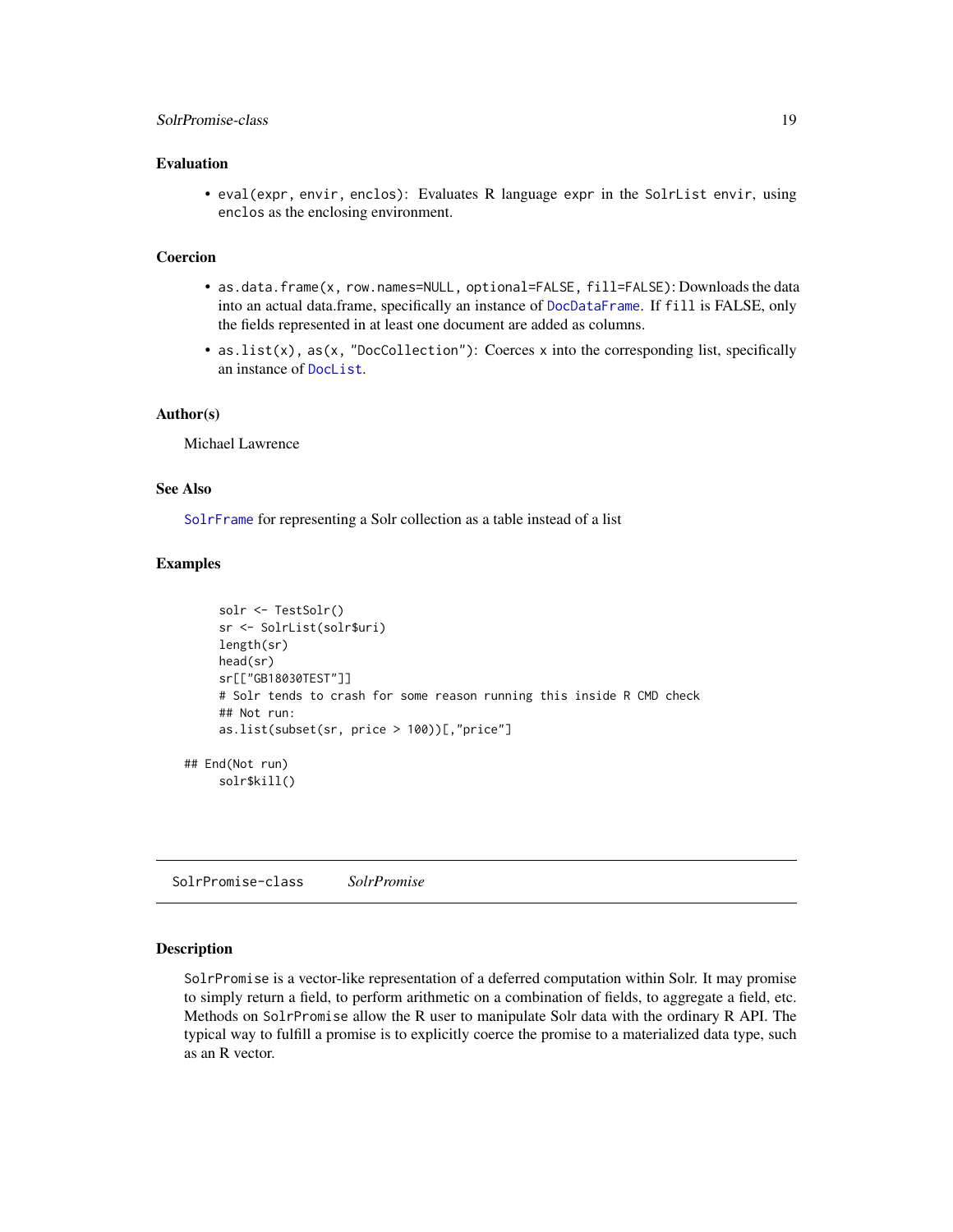### <span id="page-19-0"></span>Details

In general, SolrPromise acts just like an R vector. It supports all of the basic vector manipulations, including the [Logic](#page-0-0), [Compare](#page-0-0), [Arith](#page-0-0), [Math](#page-0-0), and [Summary](#page-0-0) group generics, as well as length, lengths, %in%, complete.cases, is.na, [, grepl, grep, round, signif, ifelse, pmax, pmin, cut, mean, quantile, median, weighted.mean, IQR, mad, anyNA. All of these functions are lazy, in that they return another promise.

The promise is really only known to rsolr, as all actual Solr queries are eager. SolrPromise does its best to defer computations, but the computations will be forced if one performs an operation that is not supported by Solr.

These functions are also supported, but they are eager: cbind, rbind, summary, window, head, tail, unique, intersect, setdiff, union, table and ftable. These functions from the Math group generic are eager: cummax, cummin, cumprod, cumsum, log2, and \*gamma.

The [<- function will be lazy as long as both x and i are promises. i is assumed to represent a logical subscript. Otherwise,  $\ll$  is eager.

SolrPromise also extends the R API with some new operations: nunique (number of unique elements), rescale (rescale to within a min/max), [ndoc](#page-2-2), [windows](#page-7-2), [heads](#page-7-2), [tails](#page-7-2).

### Limitations

This section outlines some limitations of SolrPromise methods, compared to the base vector implementation. The primary limitation is that binary operations generally only work between two promises that derive from the same data source, including all pending manipulations (filters, ordering, etc). Operations between a promise and an ordinary vector usually only work if the vector is of length one (a scalar).

Some specific notes:

- x[i]: The index i is ideally a promise. The return value will be restricted such that it will only combine with promises with the same restriction.
- x %in% table: The x argument must always refer to a simple field, and the table argument should be either a field, potentially predicated via table[i] (where the index i is a promise), or a "short" vector.
- grepl(pattern, x, fixed = FALSE): Applies when x is a promise. Besides pattern, only the fixed argument is supported from the base function.
- grep(pattern, x, value = FALSE, fixed = FALSE, invert = FALSE): One must always set value=TRUE. Beyond that, only fixed and invert are supported from the base function.
- cut(x, breaks, include.lowest = FALSE, right = TRUE): Only supports uniform (constant separation) breaks.
- mad(x, center = median(x,  $na$ .rm=na.rm), constant = 1.4826,  $na$ .rm = FALSE,  $low$  = FALSE, high = FALSE): The low and high parameters must be FALSE. If there any NAs, then na.rm must be TRUE. Does not work when the context is grouped.

### Author(s)

Michael Lawrence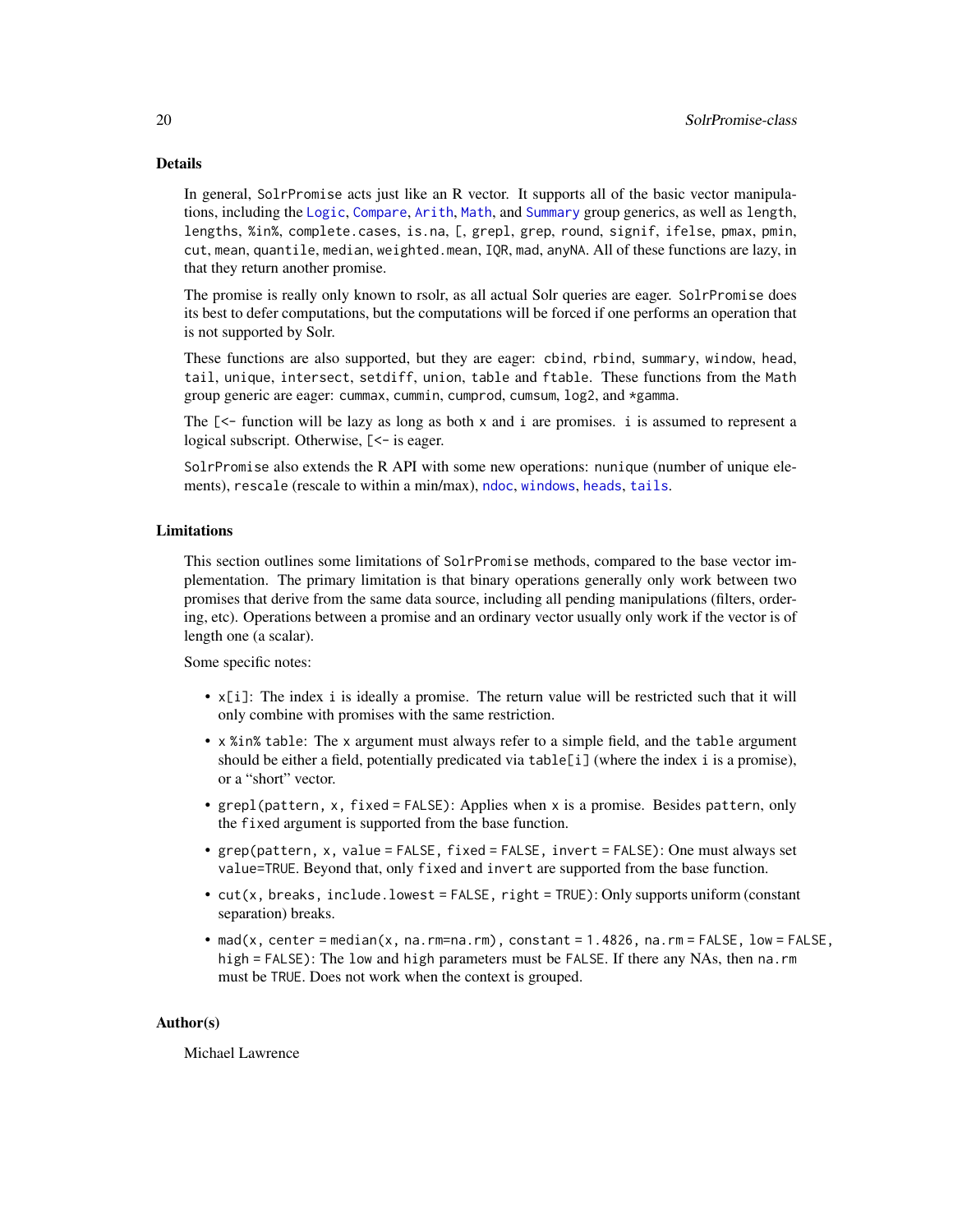#### <span id="page-20-0"></span>SolrQuery-class 21

### See Also

[SolrFrame](#page-13-2), which yields promises when it is deferred.

<span id="page-20-1"></span>SolrQuery-class *SolrQuery*

### <span id="page-20-2"></span>Description

The SolrQuery object represents a query to be sent to a [SolrCore](#page-10-2). This is a low-level interface to query construction but will not be useful to most users. The typical reason to directly manipulate a query would be to batch more operations than is possible with the high-level SolrFrame, e.g., combining multiple aggregations.

#### Details

A SolrQuery API borrows many of the same verbs from the base R API, including [subset](#page-0-0), [transform](#page-0-0), [sort](#page-0-0), [xtabs](#page-0-0), [head](#page-0-0), [tail](#page-0-0), [rev](#page-0-0), etc.

The typical workflow is to construct a query, perform various manipulations, and finally retrieve a result by passing the query to a SolrCore, typically via the docs or facets functions.

#### Accessors

• params(x), params(x)  $\le$  value: Gets/sets the parameters of the query, which roughly correspond to the parameters of a Solr "select" request. The only reason to manipulate the underlying query parameters is to either initiate a headache or to do something really tricky with Solr, which implies the former.

### Querying

- subset(x, subset, select, fields, select.from = character()): Behaves like the base [subset](#page-0-0), with some extensions. The fields argument is exclusive with select, and should be a character vector of field names, potentially with wildcards. The select.from argument gives the names that are filtered by select, since SolrQuery is not associated with any SolrCore, and thus does not know the field set (in the future, we might use laziness to avoid this problem).
- searchDocs(x, q): Performs a conventional document search using the query string q. The main difference to filtering (subset) is that (by default) Solr will order the result by score, i.e., how well each document matches the query.

#### **Constructor**

• SolrQuery(expr): Constructs a new SolrQuery instance. If expr is non-missing, it is passed to subset and thus serves as an initial restriction.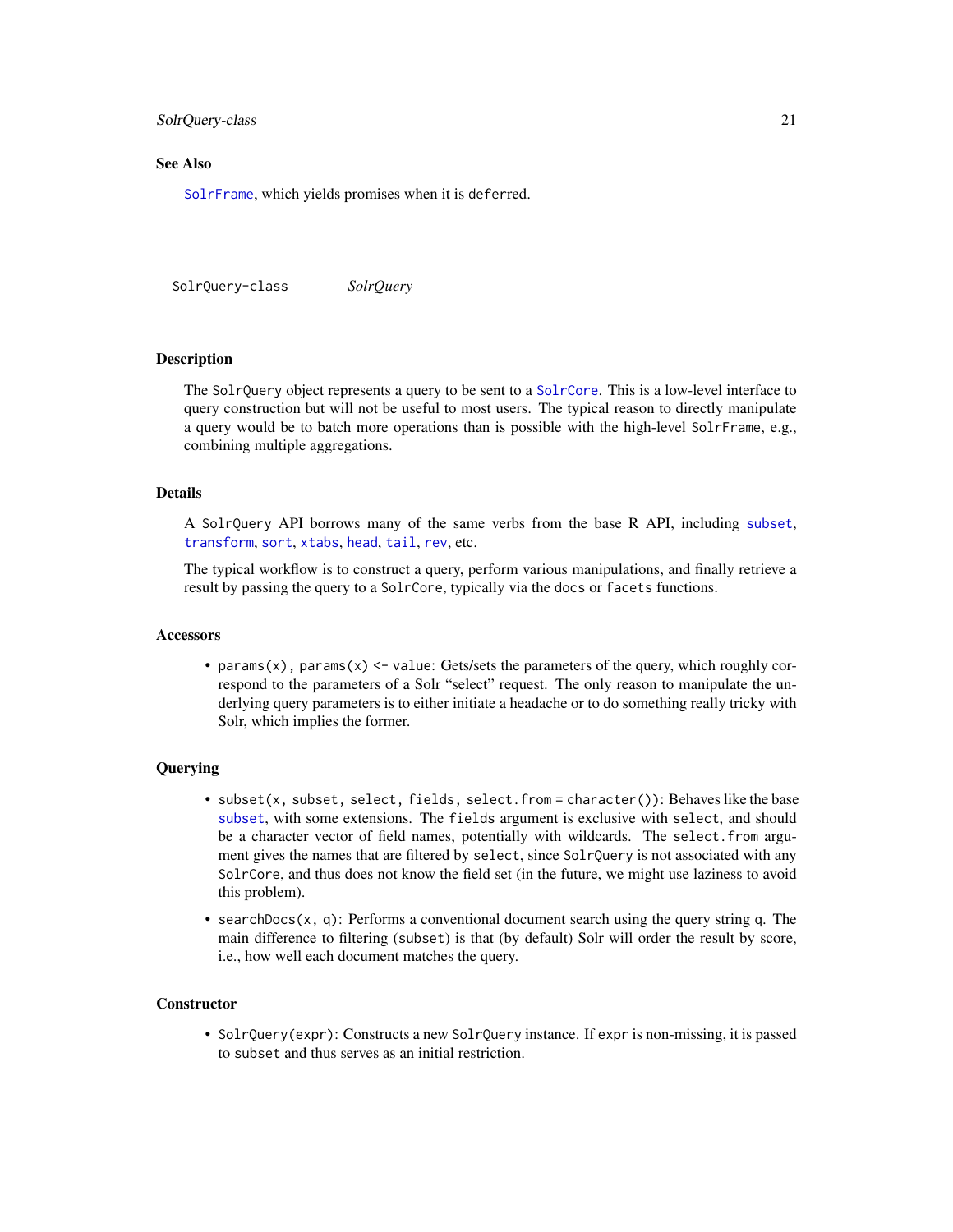### <span id="page-21-0"></span>Faceting

The Solr facet component counts documents and calculates statistics on a group-wise basis.

• facet(x, by, ..., useNA=FALSE, sort=NULL, decreasing=FALSE, limit=NA\_integer\_): Returns a query that will compute the number of documents in each group, where the grouping is given as by, typically a formula, or NULL for global aggregation. Arguments in . . . are quoted and should be expressions that summarize fields, or mathematical combinations of fields. The names of the statistics are taken from the argument names; if a name is omitted, a best guess is made from the expression. If useNA is TRUE, statistics and counts are computed for the bin where documents have a missing value for one the grouping variables. If sort is non-NULL, it should name a statistic by which the results should be sorted. This is mostly useful in conjunction if a limit is specified, so that only the top-N statistics are returned.

The formula should consist of Solr field names, or calls that evaluate to logical and refer to one or more Solr fields. If the latter, the results are grouped by TRUE, FALSE and (optionally) NA for that term. As a special case, a term can be a call to cut on any numeric or date field, which will group by bin.

### Grouping

The Solr grouping component causes results to be returned nested into groups. The main use case would be to restrict to the first or last N documents in each group. This functionality is *not* related to aggregation; see facet.

• group(x, by, limit = .Machine\$integer.max, offset = 0L, env = emptyenv()): Returns the grouping of x according to by, which might be a formula, or an expression that evaluates (within env) to a factor. The current sort specification applies within the groups, and any subsequent sorting applies to the groups themselves, by using the maximum value within the each group. Only the top limit documents, starting after the first offset, are returned from each group. Restricting that limit is probably the main reason to use this functionality.

### Coercion

These two functions are very low-level; users should almost never need to call these.

- translate(x, target, core): Translates the query x into the language of Solr, where core specifies the destination SolrCore. The target argument should be missing.
- as.character $(x)$ : Converts the query into a string to be sent to Solr. Remember to translate first, if necessary.

#### Author(s)

Michael Lawrence

#### See Also

[SolrFrame](#page-13-2), the recommended high-level interface for interacting with Solr

[SolrCore](#page-10-2), which gives an example of constructing and evaluating a query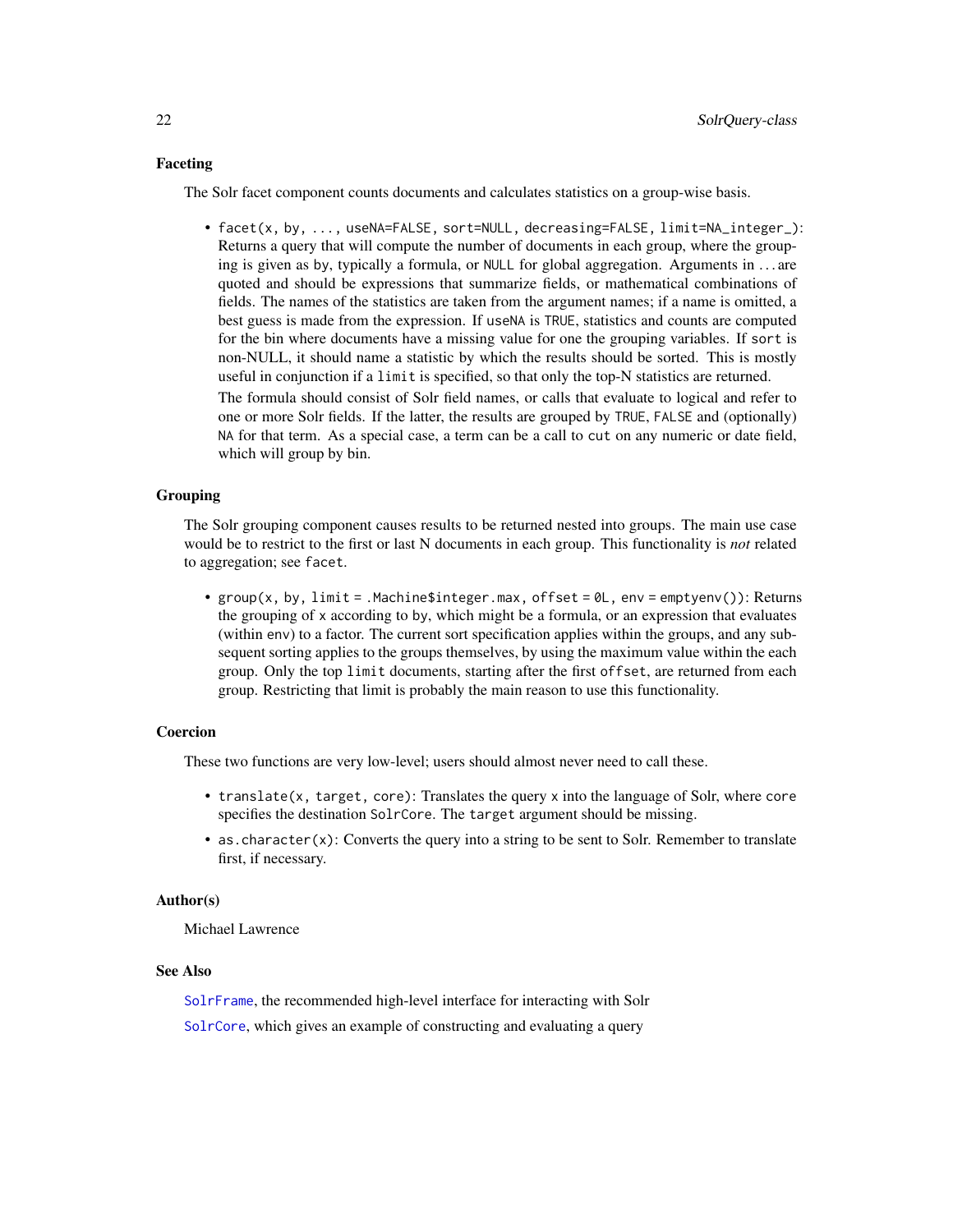#### <span id="page-22-2"></span><span id="page-22-1"></span><span id="page-22-0"></span>Description

The SolrSchema object represents the schema of a Solr core. Not all of the information in the schema is represented; only the relevant elements are included. The user should not need to interact with this class very often.

One can infer a SolrSchema from a data.frame with deriveSolrSchema and then write it out to a file for use with Solr.

### **Accessors**

- name(x): Gets the name of the schema/dataset.
- unique $Key(x)$ : Gets the field that serves as the unique key, i.e., the document identifier.
- fields(x, which): Gets a [FieldInfo](#page-6-1) object, restricted to the fields indicated by which.
- fieldTypes(x, fields): Gets a [FieldTypeList](#page-7-3) object, containing the type definition for each field named in fields.
- copyFields(x): Gets the copy field relationships as a [graph.](#page-0-0)

### Generation and Export

It may be convenient for R users to autogenerate a Solr schema from a prototypical data frame. Note that to harness the full power of Solr, it pays to get familiar with the details. After deriving a schema with deriveSolrSchema, save it to the standard XML format with saveXML. See the vignette for an example.

- deriveSolrSchema(x, name, version="1.5", uniqueKey=NULL, required=colnames(Filter(Negate(anyEmpty), x)), indexed=colnames(x), stored=colnames(x), includeVersionField=TRUE): Derives a SolrSchema from a data.frame (or data.frame-coercible) x. The name is taken by quoting x, by default. Specify a unique key via uniqueKey. The required fields are those that are not allowed to contain missing/empty values. By default, we guess that a field is required if it does not contain any NAs or empty strings (both are the same as far as Solr is concerned). The indexed and stored arguments name the fields that should be indexed and stored, respectively (see Solr docs for details). If includeVersionField is TRUE, the magic \_version\_ field is added to the schema, and Solr will use it to track document versions, which is needed for certain advanced features and generally recommended.
- saveXML(doc, file = NULL, compression = 0, indent = TRUE,  $prefix = "xml version='"\cdot1.0\{''}?\n''$ doctype = NULL, encoding = getEncoding(doc), ...): Writes the schema to XML. See [saveXML](#page-0-0) for more details.

### Author(s)

Michael Lawrence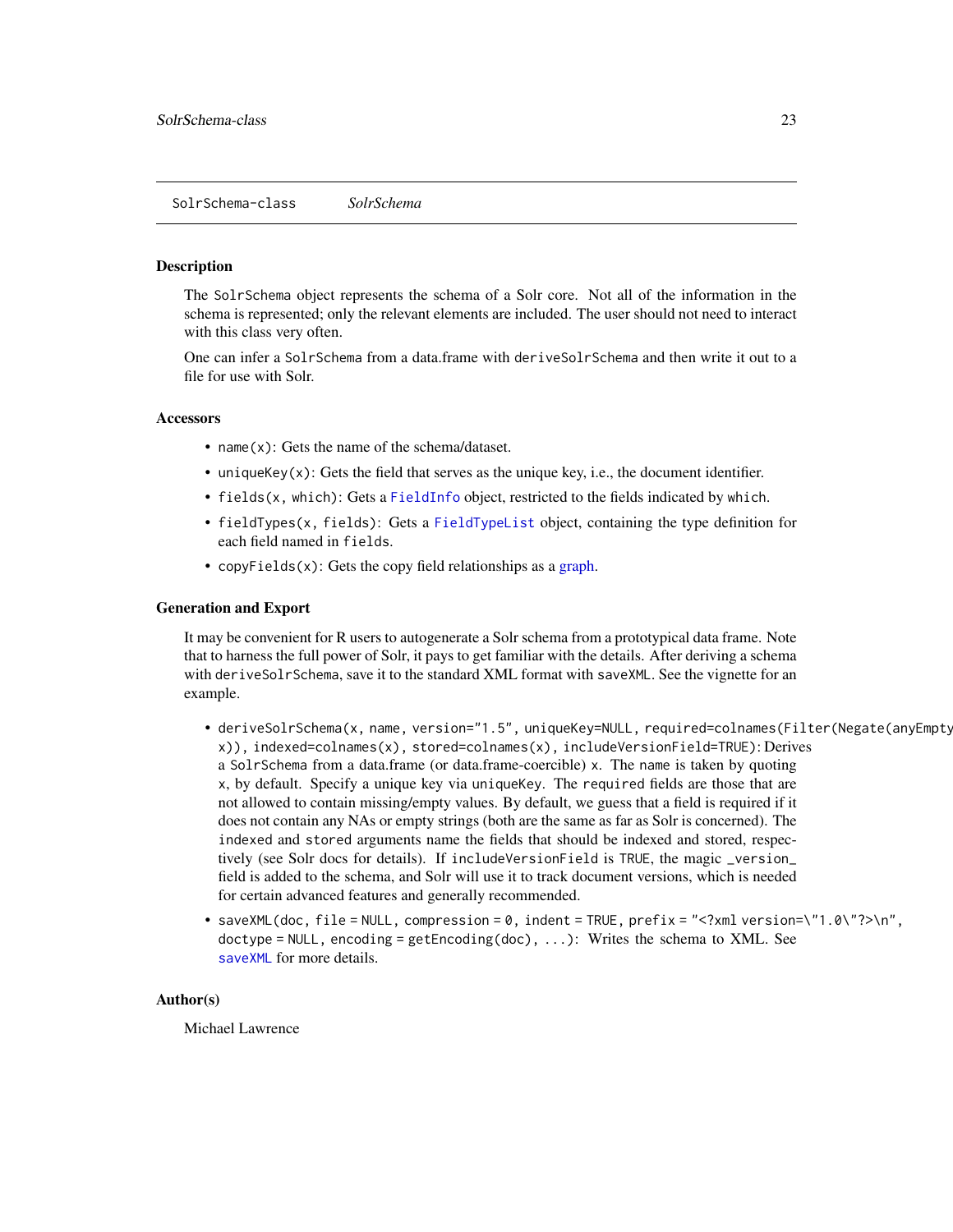<span id="page-23-0"></span>

### Description

Launches an instance of the embedded Solr and creates a core for testing and demonstration purposes.

### Usage

TestSolr(schema = NULL, start = TRUE, restart = FALSE)

### Arguments

| schema  | The Solr Schema object describing the schema for the new Solr core                                                                                                                            |
|---------|-----------------------------------------------------------------------------------------------------------------------------------------------------------------------------------------------|
| start   | Whether to actually start the server (it can be started later by interacting with the<br>returned object). If there is already a server running, the return value points to<br>that instance. |
| restart | Force the Solr server to restart.                                                                                                                                                             |

### Value

An instance of ExampleSolr, a reference class. Typically, one just accesses the uri field, and passes it to a constructor of SolrFrame or SolrCore.

### Author(s)

Michael Lawrence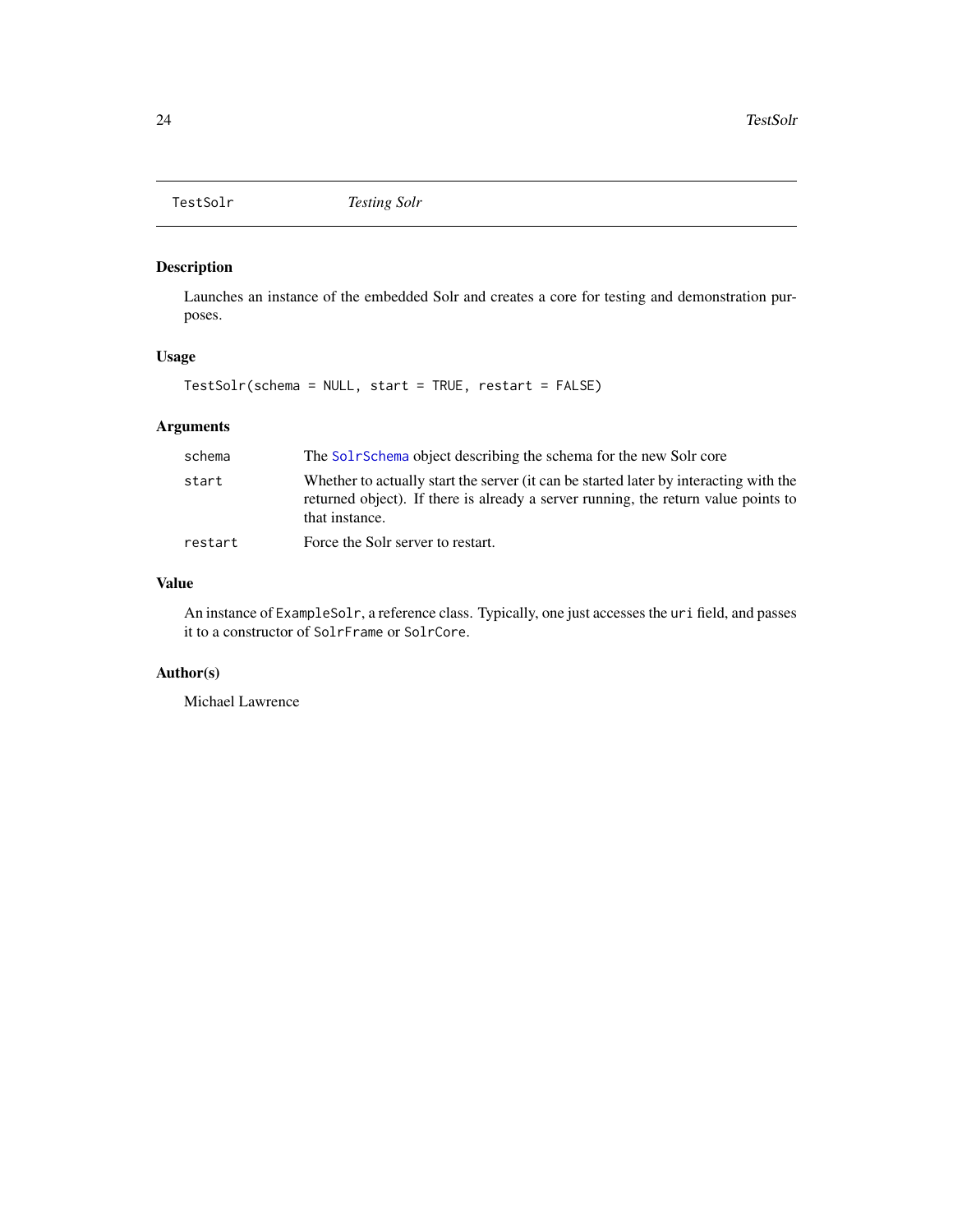# <span id="page-24-0"></span>**Index**

```
!,SolrAggregatePromise-method
        (SolrPromise-class), 19
!,SolrFunctionPromise-method
        (SolrPromise-class), 19
!,SolrLuceneSymbolPromise-method
        (SolrPromise-class), 19
!,SolrPromise-method
        (SolrPromise-class), 19
∗ classes
    Context-class, 2
    DocCollection-class, 3
    DocDataFrame-class, 3
    DocList-class, 4
    Expression-class, 5
    Facets-class, 6
    FieldInfo-class, 7
    FieldType-class, 8
    GroupedSolrFrame-class, 8
    Grouping-class, 9
    ListSolrResult-class, 10
    Promise-class, 10
    SolrCore-class, 11
    SolrExpression-class, 14
    SolrFrame-class, 14
    SolrList-class, 17
    SolrPromise-class, 19
    SolrQuery-class, 21
    SolrSchema-class, 23
∗ methods
    Context-class, 2
    DocCollection-class, 3
    DocDataFrame-class, 3
    DocList-class, 4
    Expression-class, 5
    Facets-class, 6
    FieldInfo-class, 7
    FieldType-class, 8
    GroupedSolrFrame-class, 8
    Grouping-class, 9
```
ListSolrResult-class, [10](#page-9-0) Promise-class, [10](#page-9-0) SolrCore-class, [11](#page-10-0) SolrExpression-class, [14](#page-13-0) SolrFrame-class, [14](#page-13-0) SolrList-class, [17](#page-16-0) SolrPromise-class, [19](#page-18-0) SolrQuery-class, [21](#page-20-0) SolrSchema-class, [23](#page-22-0) -,SolrPromise,missing-method *(*SolrPromise-class*)*, [19](#page-18-0) [, *[14](#page-13-0)*, *[17](#page-16-0)* [,DocCollection-method *(*DocCollection-class*)*, [3](#page-2-0) [,DocDataFrame-method *(*DocDataFrame-class*)*, [3](#page-2-0) [,DocList-method *(*DocList-class*)*, [4](#page-3-0) [,Facets-method *(*Facets-class*)*, [6](#page-5-0) [,FieldInfo-method *(*FieldInfo-class*)*, [7](#page-6-0) [,FieldTypeList-method *(*FieldType-class*)*, [8](#page-7-0) [,GroupedSolrFrame-method *(*GroupedSolrFrame-class*)*, [8](#page-7-0) [,SolrFrame-method *(*SolrFrame-class*)*, [14](#page-13-0) [,SolrList-method *(*SolrList-class*)*, [17](#page-16-0) [,SolrPromise-method *(*SolrPromise-class*)*, [19](#page-18-0) [,SolrSymbolPromise-method *(*SolrPromise-class*)*, [19](#page-18-0) [<-,DocList,ANY,ANY,ANY-method *(*DocList-class*)*, [4](#page-3-0) [<-,FieldInfo,ANY,ANY,FieldInfo-method *(*FieldInfo-class*)*, [7](#page-6-0) [<-,GroupedSolrFrame,ANY,ANY,ANY-method *(*GroupedSolrFrame-class*)*, [8](#page-7-0) [<-,Promise,ANY,ANY,ANY-method *(*SolrPromise-class*)*, [19](#page-18-0) [<-,SolrFrame,ANY,ANY,ANY-method *(*SolrFrame-class*)*, [14](#page-13-0)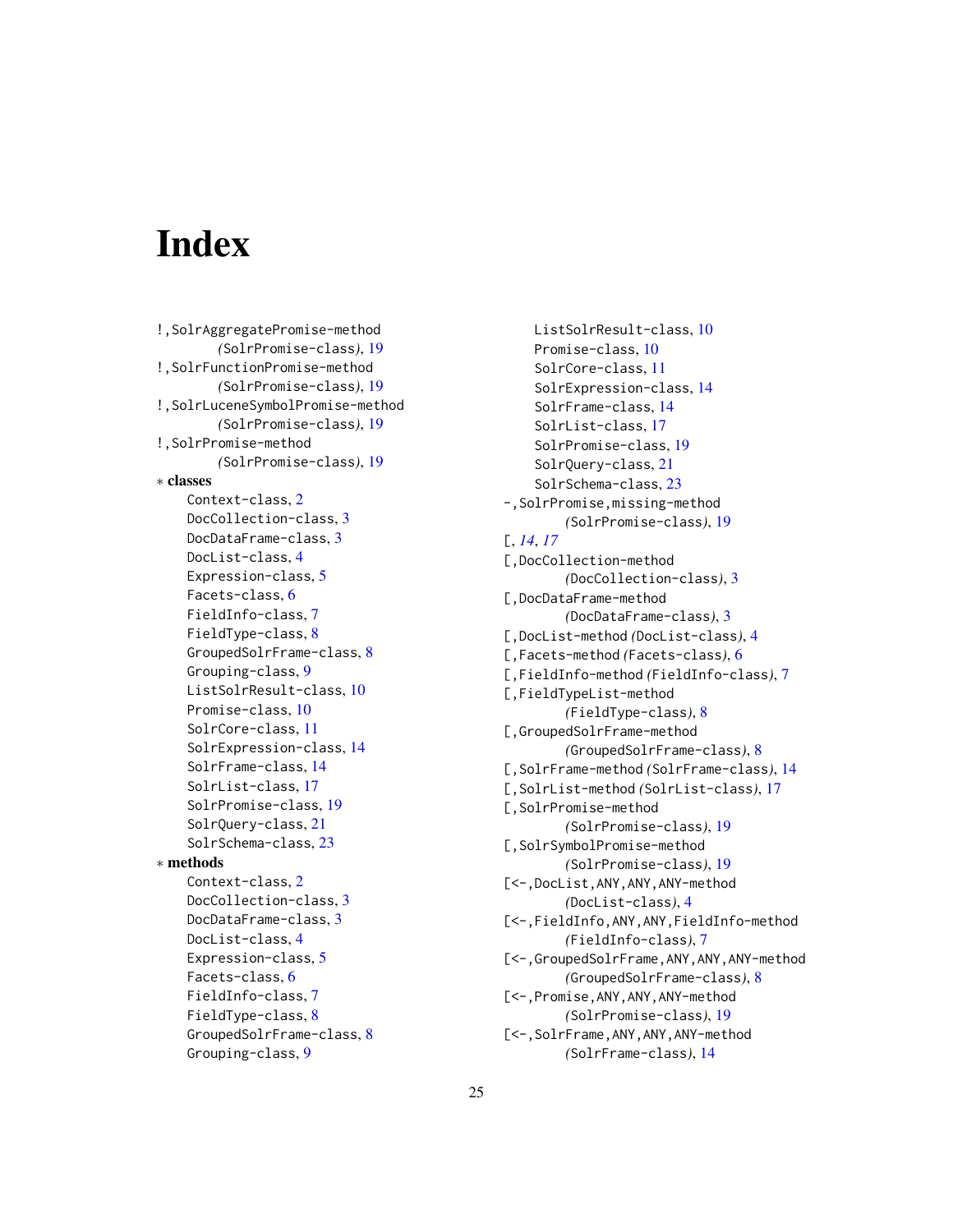[<-,SolrList,ANY,ANY,ANY-method *(*SolrList-class*)*, [17](#page-16-0) [<-,SolrPromise,SolrPromise,ANY,ANY-method *(*SolrPromise-class*)*, [19](#page-18-0) [[, *[14](#page-13-0)*, *[17](#page-16-0)* [[,Facets,formula-method *(*Facets-class*)*, [6](#page-5-0) [[,Facets-method *(*Facets-class*)*, [6](#page-5-0) [[,SolrFrame,ANY-method *(*SolrFrame-class*)*, [14](#page-13-0) [[,SolrList,ANY-method *(*SolrList-class*)*, [17](#page-16-0) [[,SolrList-method *(*SolrList-class*)*, [17](#page-16-0) [[<-,SolrFrame-method *(*SolrFrame-class*)*, [14](#page-13-0) [[<-,SolrList-method *(*SolrList-class*)*, [17](#page-16-0) \$, *[14](#page-13-0)*, *[17](#page-16-0)* \$,Solr-method *(*SolrFrame-class*)*, [14](#page-13-0) \$<-,Solr-method *(*SolrFrame-class*)*, [14](#page-13-0) %in%,SolrSymbolPromise,PredicatedSolrSymbolPromise-method as.character,SolrFunctionExpression-method *(*SolrPromise-class*)*, [19](#page-18-0) %in%,SolrSymbolPromise,SolrSymbolPromise-method as.character,SolrLuceneAND-method *(*SolrPromise-class*)*, [19](#page-18-0) %in%,SolrSymbolPromise,vector-method *(*SolrPromise-class*)*, [19](#page-18-0) %in%,character,FieldInfo-method *(*FieldInfo-class*)*, [7](#page-6-0) aggregate, *[6](#page-5-0)*, *[14](#page-13-0)*, *[16,](#page-15-0) [17](#page-16-0)*

aggregate,formula-method *(*SolrFrame-class*)*, [14](#page-13-0) aggregate,Solr-method *(*SolrFrame-class*)*, [14](#page-13-0) anyNA, SolrPromise-method *(*SolrPromise-class*)*, [19](#page-18-0) append,FieldInfo,FieldInfo-method *(*FieldInfo-class*)*, [7](#page-6-0) Arith, *[20](#page-19-0)* Arith,logical,SolrPromise-method *(*SolrPromise-class*)*, [19](#page-18-0) Arith,numeric,SolrAggregatePromise-method *(*SolrPromise-class*)*, [19](#page-18-0) Arith,numeric,SolrPromise-method *(*SolrPromise-class*)*, [19](#page-18-0) Arith,SolrAggregatePromise,numeric-method *(*SolrPromise-class*)*, [19](#page-18-0) Arith,SolrAggregatePromise,SolrAggregatePromise-method *(*FieldInfo-class*)*, [7](#page-6-0) *(*SolrPromise-class*)*, [19](#page-18-0)

Arith,SolrPromise,logical-method *(*SolrPromise-class*)*, [19](#page-18-0) Arith,SolrPromise,numeric-method *(*SolrPromise-class*)*, [19](#page-18-0) Arith,SolrPromise,SolrPromise-method *(*SolrPromise-class*)*, [19](#page-18-0) as.character,AbstractSolrFunctionCall-method *(*SolrExpression-class*)*, [14](#page-13-0) as.character,FRangeQParserExpression-method *(*SolrExpression-class*)*, [14](#page-13-0) as.character,JoinQParserExpression-method *(*SolrExpression-class*)*, [14](#page-13-0) as.character,LuceneRange-method *(*SolrExpression-class*)*, [14](#page-13-0) as.character,Promise-method *(*Promise-class*)*, [10](#page-9-0) as.character,SimpleExpression-method *(*SolrExpression-class*)*, [14](#page-13-0) as.character,SolrFunctionCall-method *(*SolrExpression-class*)*, [14](#page-13-0) *(*SolrExpression-class*)*, [14](#page-13-0) *(*SolrExpression-class*)*, [14](#page-13-0) as.character,SolrLuceneOR-method *(*SolrExpression-class*)*, [14](#page-13-0) as.character,SolrLuceneProhibit-method *(*SolrExpression-class*)*, [14](#page-13-0) as.character,SolrLuceneTerm-method *(*SolrExpression-class*)*, [14](#page-13-0) as.character,SolrQParserExpression-method *(*SolrExpression-class*)*, [14](#page-13-0) as.character,SolrQuery-method *(*SolrQuery-class*)*, [21](#page-20-0) as.character,SolrQueryTranslationSource-method *(*SolrQuery-class*)*, [21](#page-20-0) as.character,SolrSortExpression-method *(*SolrExpression-class*)*, [14](#page-13-0) as.character,TranslationRequest-method *(*Expression-class*)*, [5](#page-4-0) as.character.SolrQuery *(*SolrQuery-class*)*, [21](#page-20-0) as.data.frame, *[14](#page-13-0)* as.data.frame,DocList-method *(*DocList-class*)*, [4](#page-3-0) as.data.frame,FieldInfo-method as.data.frame,FieldTypeList-method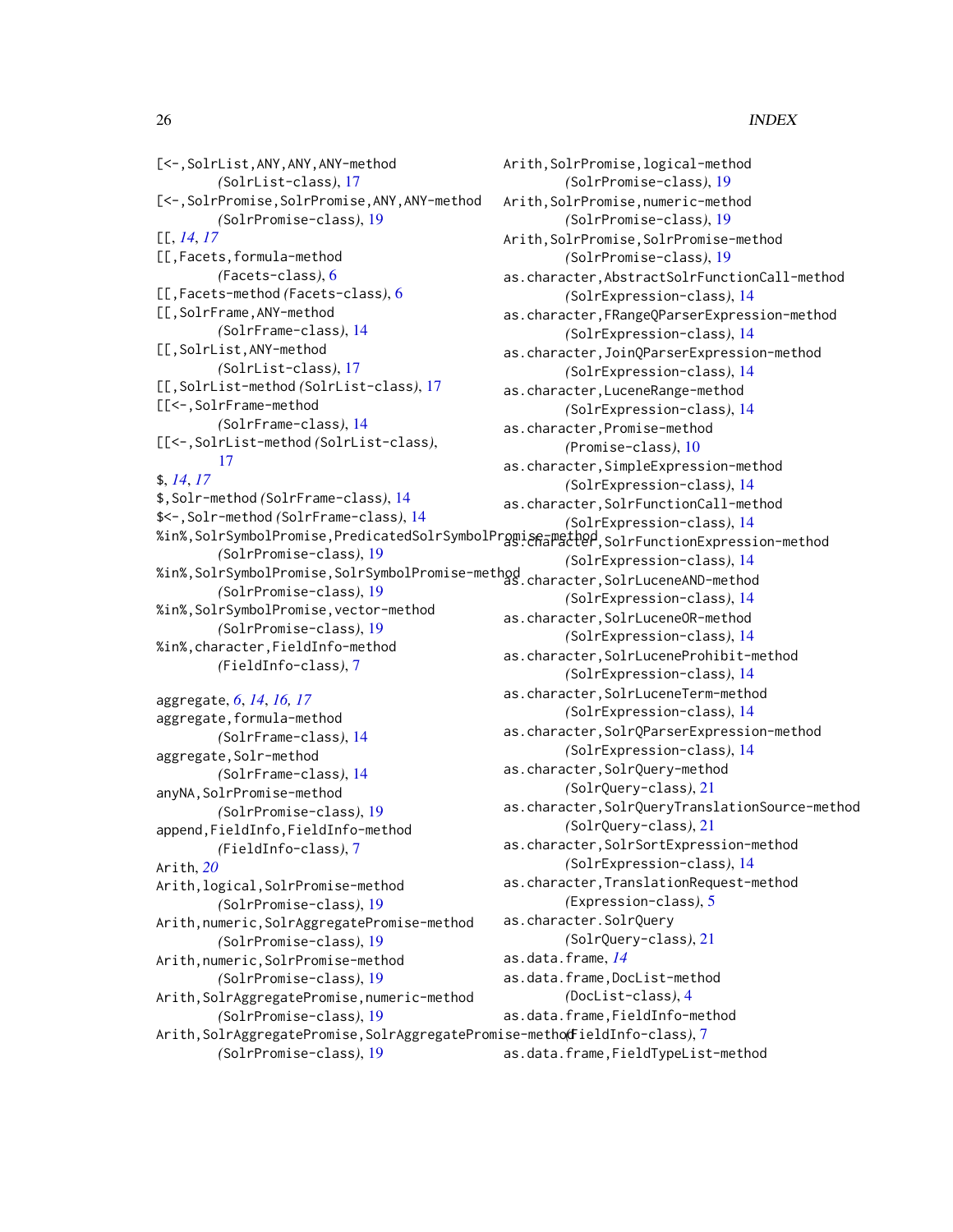*(*FieldType-class*)*, [8](#page-7-0) as.data.frame,GroupedSolrFrame-method *(*GroupedSolrFrame-class*)*, [8](#page-7-0) as.data.frame,Solr-method *(*SolrFrame-class*)*, [14](#page-13-0) as.data.frame,SolrFrame-method *(*SolrFrame-class*)*, [14](#page-13-0) as.data.frame,SolrPromise-method *(*SolrPromise-class*)*, [19](#page-18-0) as.data.frame.FieldInfo *(*FieldInfo-class*)*, [7](#page-6-0) as.data.frame.Solr *(*SolrFrame-class*)*, [14](#page-13-0) as.integer,Promise-method *(*Promise-class*)*, [10](#page-9-0) as.list, *[17](#page-16-0)* as.list,FieldInfo-method *(*FieldInfo-class*)*, [7](#page-6-0) as.list,Solr-method *(*SolrFrame-class*)*, [14](#page-13-0) as.list,SolrFrame-method *(*SolrFrame-class*)*, [14](#page-13-0) as.list.FieldInfo *(*FieldInfo-class*)*, [7](#page-6-0) as.list.Solr *(*SolrFrame-class*)*, [14](#page-13-0) as.logical,Promise-method *(*Promise-class*)*, [10](#page-9-0) as.numeric,Promise-method *(*Promise-class*)*, [10](#page-9-0) as.table,Facets-method *(*Facets-class*)*, [6](#page-5-0) as.table, SolrSummary-method *(*SolrFrame-class*)*, [14](#page-13-0) as.table.Facets *(*Facets-class*)*, [6](#page-5-0) cbind2,ANY,Promise-method *(*Promise-class*)*, [10](#page-9-0) cbind2,Promise,ANY-method *(*Promise-class*)*, [10](#page-9-0) cbind2,Promise,Promise-method *(*Promise-class*)*, [10](#page-9-0) class:Context *(*Context-class*)*, [2](#page-1-0) class:DocCollection *(*DocCollection-class*)*, [3](#page-2-0) class:DocDataFrame

*(*DocDataFrame-class*)*, [3](#page-2-0) class:DocList *(*DocList-class*)*, [4](#page-3-0) class:Expression *(*Expression-class*)*, [5](#page-4-0) class:Facets *(*Facets-class*)*, [6](#page-5-0) class:FieldInfo *(*FieldInfo-class*)*, [7](#page-6-0) class:FieldType *(*FieldType-class*)*, [8](#page-7-0) class:FieldTypeList *(*FieldType-class*)*, [8](#page-7-0) class:GroupedSolrFrame *(*GroupedSolrFrame-class*)*, [8](#page-7-0) class:Grouping *(*Grouping-class*)*, [9](#page-8-0) class:ListSolrResult *(*ListSolrResult-class*)*, [10](#page-9-0) class:PredicatedSolrSymbolPromise *(*SolrPromise-class*)*, [19](#page-18-0) class:Promise *(*Promise-class*)*, [10](#page-9-0) class:SimpleExpression *(*Expression-class*)*, [5](#page-4-0) class:SimplePromise *(*Promise-class*)*, [10](#page-9-0) class:SimpleSymbol *(*Expression-class*)*, [5](#page-4-0) class:Solr *(*SolrFrame-class*)*, [14](#page-13-0) class:SolrAggregatePromise *(*SolrPromise-class*)*, [19](#page-18-0) class:SolrCore *(*SolrCore-class*)*, [11](#page-10-0) class:SolrExpression *(*SolrExpression-class*)*, [14](#page-13-0) class:SolrFrame *(*SolrFrame-class*)*, [14](#page-13-0) class:SolrFunctionPromise *(*SolrPromise-class*)*, [19](#page-18-0) class:SolrList *(*SolrList-class*)*, [17](#page-16-0) class:SolrLucenePromise *(*SolrPromise-class*)*, [19](#page-18-0) class:SolrLuceneSymbolPromise *(*SolrPromise-class*)*, [19](#page-18-0) class:SolrPromise *(*SolrPromise-class*)*, [19](#page-18-0) class:SolrQuery *(*SolrQuery-class*)*, [21](#page-20-0) class:SolrReducePromise *(*SolrPromise-class*)*, [19](#page-18-0) class:SolrResult *(*ListSolrResult-class*)*, [10](#page-9-0) class:SolrSchema *(*SolrSchema-class*)*, [23](#page-22-0) class:SolrSymbolPromise *(*SolrPromise-class*)*, [19](#page-18-0) class:Symbol *(*Expression-class*)*, [5](#page-4-0) class:SymbolFactory *(*Expression-class*)*, [5](#page-4-0) class:TranslationRequest *(*Expression-class*)*, [5](#page-4-0) coerce,data.frame,FieldInfo-method *(*FieldInfo-class*)*, [7](#page-6-0) coerce,GroupedSolrFrame,data.frame-method *(*GroupedSolrFrame-class*)*, [8](#page-7-0) coerce,Grouping,data.frame-method *(*Grouping-class*)*, [9](#page-8-0) coerce,Grouping,list-method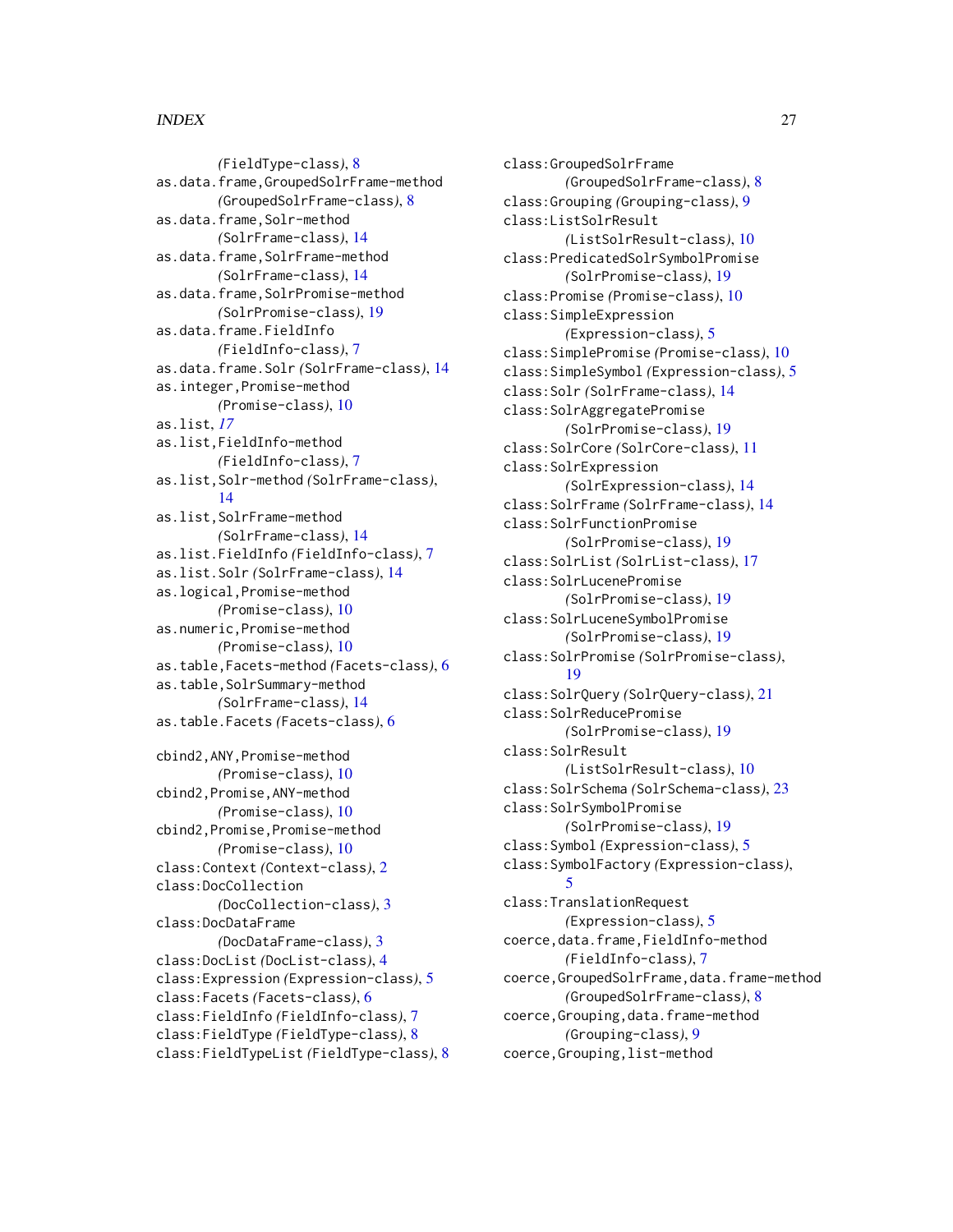*(*Grouping-class*)*, [9](#page-8-0) coerce,Solr,data.frame-method *(*SolrFrame-class*)*, [14](#page-13-0) coerce,Solr,environment-method *(*SolrFrame-class*)*, [14](#page-13-0) coerce,Solr,SolrList-method *(*SolrList-class*)*, [17](#page-16-0) coerce,SolrList,DocCollection-method *(*SolrList-class*)*, [17](#page-16-0) colnames, *[14](#page-13-0)* colnames, SolrFrame-method *(*SolrFrame-class*)*, [14](#page-13-0) commit *(*SolrCore-class*)*, [11](#page-10-0) commit, SolrCore-method *(*SolrCore-class*)*, [11](#page-10-0) Compare, *[20](#page-19-0)* Compare,AsIs,SolrSymbolPromise-method *(*SolrPromise-class*)*, [19](#page-18-0) Compare,numeric,SolrAggregatePromise-method *(*SolrPromise-class*)*, [19](#page-18-0) Compare, numeric, SolrPromise-method *(*SolrPromise-class*)*, [19](#page-18-0) Compare,numeric,SolrSymbolPromise-method *(*SolrPromise-class*)*, [19](#page-18-0) Compare, SolrAggregatePromise, numeric-method *(*SolrPromise-class*)*, [19](#page-18-0) Compare,SolrAggregatePromise,SolrAggregatePro**dysamie(Fod**ldInfo-class),[7](#page-6-0) *(*SolrPromise-class*)*, [19](#page-18-0) Compare, SolrPromise, numeric-method *(*SolrPromise-class*)*, [19](#page-18-0) Compare,SolrPromise,SolrPromise-method *(*SolrPromise-class*)*, [19](#page-18-0) Compare,SolrSymbolPromise,AsIs-method *(*SolrPromise-class*)*, [19](#page-18-0) Compare, SolrSymbolPromise, numeric-method *(*SolrPromise-class*)*, [19](#page-18-0) Compare,SolrSymbolPromise,vector-method *(*SolrPromise-class*)*, [19](#page-18-0) Compare,vector,SolrSymbolPromise-method *(*SolrPromise-class*)*, [19](#page-18-0) complete.cases,SolrFunctionPromise-method *(*SolrPromise-class*)*, [19](#page-18-0) complete.cases,SolrLuceneSymbolPromise-method *(*SolrPromise-class*)*, [19](#page-18-0) Context-class, [2](#page-1-0) copyFields *(*SolrSchema-class*)*, [23](#page-22-0) core *(*SolrFrame-class*)*, [14](#page-13-0) defer *(*SolrFrame-class*)*, [14](#page-13-0)

defer,Solr-method *(*SolrFrame-class*)*, [14](#page-13-0) delete,SolrCore-method *(*SolrCore-class*)*, [11](#page-10-0) deriveSolrSchema *(*SolrSchema-class*)*, [23](#page-22-0) deriveSolrSchema,ANY-method *(*SolrSchema-class*)*, [23](#page-22-0) deriveSolrSchema,data.frame-method *(*SolrSchema-class*)*, [23](#page-22-0) dim,SolrFrame-method *(*SolrFrame-class*)*, [14](#page-13-0) dimnames, SolrFrame-method *(*SolrFrame-class*)*, [14](#page-13-0) DocCollection-class, [3](#page-2-0) DocDataFrame, *[3](#page-2-0)[–5](#page-4-0)*, *[16](#page-15-0)*, *[19](#page-18-0)* DocDataFrame-class, [3](#page-2-0) DocList, *[3,](#page-2-0) [4](#page-3-0)*, *[10](#page-9-0)*, *[19](#page-18-0)* DocList-class, [4](#page-3-0) docs, *[10](#page-9-0)* docs *(*SolrCore-class*)*, [11](#page-10-0) docs,DocCollection-method *(*DocCollection-class*)*, [3](#page-2-0) docs,ListSolrResult-method *(*ListSolrResult-class*)*, [10](#page-9-0) docs,SolrCore-method *(*SolrCore-class*)*, [11](#page-10-0) docValues *(*FieldInfo-class*)*, [7](#page-6-0)

```
eval, 10
eval,ANY,DelegateContext-method
        (Expression-class), 5
eval, language, Solr-method
        (SolrFrame-class), 14
eval, SolrAggregateCall, SolrFrame-method
        (SolrFrame-class), 14
eval, SolrExpression, SolrFrame-method
        (SolrFrame-class), 14
eval, SolrQuery, SolrCore-method
        (SolrCore-class), 11
eval,TranslationRequest,SolrCore-method
        (SolrCore-class), 11
Expression-class, 5
```
### facet, *[16](#page-15-0)*

facet *(*SolrQuery-class*)*, [21](#page-20-0) facet,SolrQuery,character-method *(*SolrQuery-class*)*, [21](#page-20-0) facet,SolrQuery,formula-method *(*SolrQuery-class*)*, [21](#page-20-0)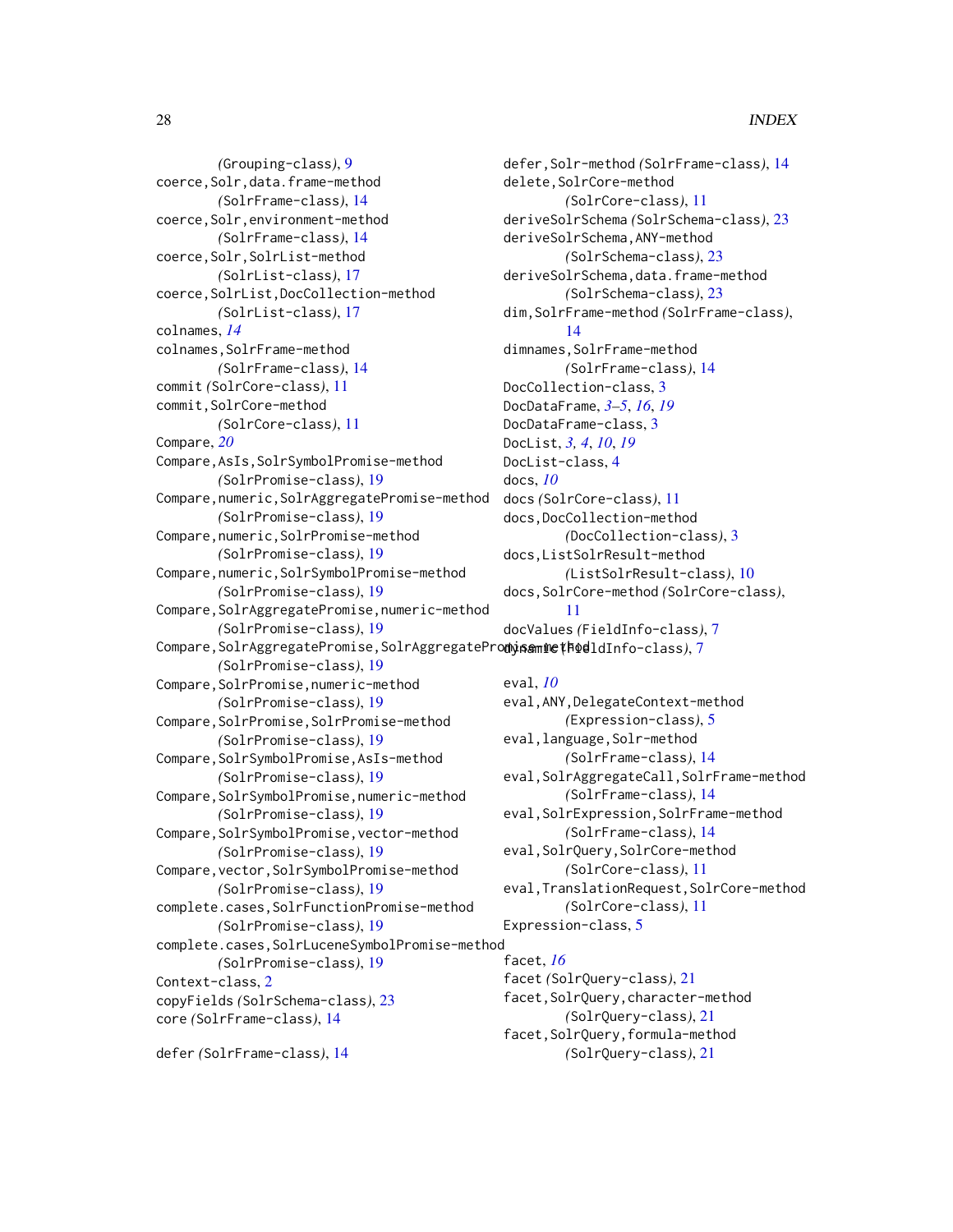graph, *[23](#page-22-0)*

facet,SolrQuery,NULL-method *(*SolrQuery-class*)*, [21](#page-20-0) Facets, *[10](#page-9-0)*, *[12](#page-11-0)* facets, *[6](#page-5-0)*, *[10](#page-9-0)* facets *(*SolrCore-class*)*, [11](#page-10-0) facets,ListSolrResult-method *(*ListSolrResult-class*)*, [10](#page-9-0) facets,SolrCore-method *(*SolrCore-class*)*, [11](#page-10-0) facets,SolrSummary-method *(*SolrFrame-class*)*, [14](#page-13-0) Facets-class, [6](#page-5-0) FieldInfo, *[12](#page-11-0)*, *[23](#page-22-0)* FieldInfo-class, [7](#page-6-0) fieldNames *(*SolrFrame-class*)*, [14](#page-13-0) fieldNames,DocCollection-method *(*DocCollection-class*)*, [3](#page-2-0) fieldNames,DocDataFrame-method *(*DocDataFrame-class*)*, [3](#page-2-0) fieldNames,DocList-method *(*DocList-class*)*, [4](#page-3-0) fieldNames,Solr-method *(*SolrFrame-class*)*, [14](#page-13-0) fieldNames,SolrCore-method *(*SolrCore-class*)*, [11](#page-10-0) fieldNames,SolrFrame-method *(*SolrFrame-class*)*, [14](#page-13-0) fields, *[7](#page-6-0)* fields *(*SolrSchema-class*)*, [23](#page-22-0) fields, SolrSchema-method *(*SolrSchema-class*)*, [23](#page-22-0) FieldType-class, [8](#page-7-0) FieldTypeList, *[23](#page-22-0)* FieldTypeList-class *(*FieldType-class*)*, [8](#page-7-0) fieldTypes, *[7](#page-6-0)* fieldTypes *(*SolrSchema-class*)*, [23](#page-22-0) fieldTypes,SolrSchema-method *(*SolrSchema-class*)*, [23](#page-22-0) ftable *(*SolrPromise-class*)*, [19](#page-18-0) ftable, SolrSymbolPromise-method *(*SolrPromise-class*)*, [19](#page-18-0) fulfill *(*Promise-class*)*, [10](#page-9-0) fulfill,ANY-method *(*Promise-class*)*, [10](#page-9-0) fulfill,PredicatedSolrSymbolPromise-method *(*SolrPromise-class*)*, [19](#page-18-0) fulfill,Promise-method *(*Promise-class*)*, [10](#page-9-0)

grep,ANY,SolrSymbolPromise-method *(*SolrPromise-class*)*, [19](#page-18-0) grepl,character,SolrSymbolPromise-method *(*SolrPromise-class*)*, [19](#page-18-0) group *(*SolrFrame-class*)*, [14](#page-13-0) group,GroupedSolrFrame,ANY-method *(*GroupedSolrFrame-class*)*, [8](#page-7-0) group,SolrFrame,formula-method *(*SolrFrame-class*)*, [14](#page-13-0) group,SolrFrame,NULL-method *(*SolrFrame-class*)*, [14](#page-13-0) group,SolrQuery,character-method *(*SolrQuery-class*)*, [21](#page-20-0) group,SolrQuery,formula-method *(*SolrQuery-class*)*, [21](#page-20-0) group,SolrQuery,language-method *(*SolrQuery-class*)*, [21](#page-20-0) group,SolrQuery,name-method *(*SolrQuery-class*)*, [21](#page-20-0) GroupedSolrFrame, *[15,](#page-14-0) [16](#page-15-0)* GroupedSolrFrame-class, [8](#page-7-0) Grouping, *[10](#page-9-0)*, *[12](#page-11-0)* grouping *(*GroupedSolrFrame-class*)*, [8](#page-7-0) grouping,GroupedSolrFrame-method *(*GroupedSolrFrame-class*)*, [8](#page-7-0) grouping,Solr-method *(*SolrFrame-class*)*, [14](#page-13-0) Grouping-class, [9](#page-8-0) groupings *(*SolrCore-class*)*, [11](#page-10-0) groupings,ListSolrResult-method *(*ListSolrResult-class*)*, [10](#page-9-0) groupings, SolrCore-method *(*SolrCore-class*)*, [11](#page-10-0)

head, *[14](#page-13-0)*, *[17](#page-16-0)*, *[21](#page-20-0)* head,GroupedSolrFrame-method *(*GroupedSolrFrame-class*)*, [8](#page-7-0) head,Solr-method *(*SolrFrame-class*)*, [14](#page-13-0) head,SolrPromise-method *(*SolrPromise-class*)*, [19](#page-18-0) head, SolrQuery-method *(*SolrQuery-class*)*, [21](#page-20-0) head.SolrQuery *(*SolrQuery-class*)*, [21](#page-20-0) heads, *[20](#page-19-0)* heads *(*GroupedSolrFrame-class*)*, [8](#page-7-0) heads,ANY-method *(*GroupedSolrFrame-class*)*, [8](#page-7-0)

ids *(*DocCollection-class*)*, [3](#page-2-0)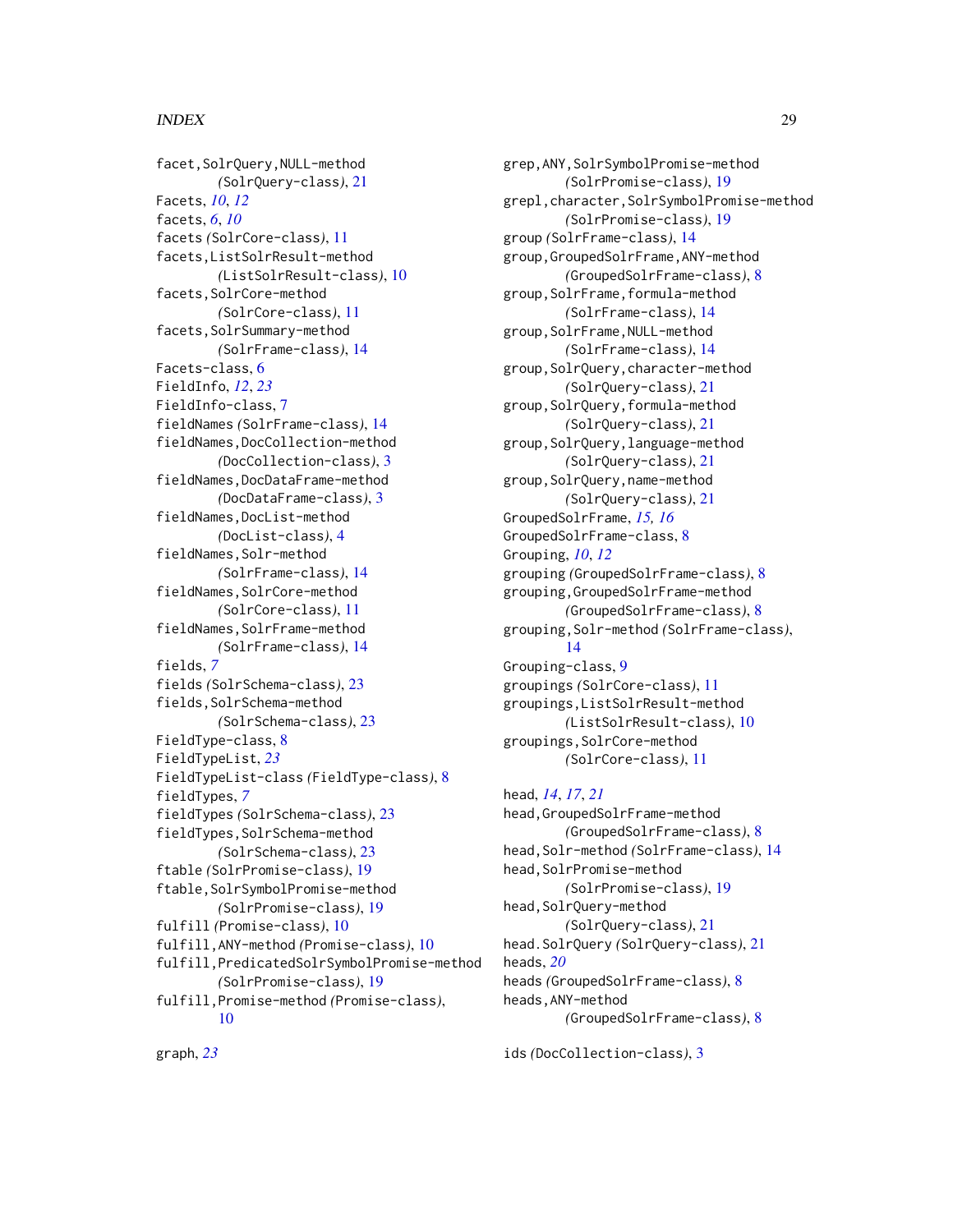ids,DocCollection-method *(*DocCollection-class*)*, [3](#page-2-0) ids,Solr-method *(*SolrFrame-class*)*, [14](#page-13-0) ids<- *(*DocCollection-class*)*, [3](#page-2-0) ids<-,DocCollection-method *(*DocCollection-class*)*, [3](#page-2-0) ids<-,DocDataFrame-method *(*DocDataFrame-class*)*, [3](#page-2-0) ids<-,DocList-method *(*DocList-class*)*, [4](#page-3-0) ifelse,SolrAggregatePromise-method *(*SolrPromise-class*)*, [19](#page-18-0) ifelse,SolrPromise-method *(*SolrPromise-class*)*, [19](#page-18-0) indexed *(*FieldInfo-class*)*, [7](#page-6-0) *(*SolrPromise-class*)*, [19](#page-18-0) IQR,SolrPromise-method *(*SolrPromise-class*)*, [19](#page-18-0) is.na,SolrAggregatePromise-method *(*SolrPromise-class*)*, [19](#page-18-0) is.na,SolrFunctionPromise-method *(*SolrPromise-class*)*, [19](#page-18-0) is.na,SolrLuceneSymbolPromise-method *(*SolrPromise-class*)*, [19](#page-18-0)

length, *[14](#page-13-0)*, *[17](#page-16-0)* length,FieldInfo-method *(*FieldInfo-class*)*, [7](#page-6-0) length,SolrFrame-method *(*SolrFrame-class*)*, [14](#page-13-0) length,SolrList-method *(*SolrList-class*)*, [17](#page-16-0) length, SolrPromise-method *(*SolrPromise-class*)*, [19](#page-18-0) lengths, SolrPromise-method *(*SolrPromise-class*)*, [19](#page-18-0) lengths, SolrSymbolPromise-method *(*SolrPromise-class*)*, [19](#page-18-0) ListSolrResult, *[9](#page-8-0)*, *[12,](#page-11-0) [13](#page-12-0)* ListSolrResult-class, [10](#page-9-0) Logic, *[20](#page-19-0)* Logic,logical,SolrAggregatePromise-method *(*SolrPromise-class*)*, [19](#page-18-0) Logic,logical,SolrPromise-method *(*SolrPromise-class*)*, [19](#page-18-0) Logic,SolrAggregatePromise,logical-method *(*SolrPromise-class*)*, [19](#page-18-0) Logic,SolrAggregatePromise,SolrAggregatePromi**samestSod**rList-method*(SolrList-class)*, *(*SolrPromise-class*)*, [19](#page-18-0)

intersect,SolrSymbolPromise,SolrSymbolPromiseLogtopSolrSymbolPromise,SolrLucenePromise-method Logic,SolrFunctionPromise,SolrFunctionPromise-method *(*SolrPromise-class*)*, [19](#page-18-0) Logic,SolrLucenePromise,SolrLucenePromise-method *(*SolrPromise-class*)*, [19](#page-18-0) Logic,SolrLucenePromise,SolrPromise-method *(*SolrPromise-class*)*, [19](#page-18-0) Logic,SolrLucenePromise,SolrSymbolPromise-method *(*SolrPromise-class*)*, [19](#page-18-0) Logic,SolrPromise,logical-method *(*SolrPromise-class*)*, [19](#page-18-0) Logic,SolrPromise,SolrLucenePromise-method *(*SolrPromise-class*)*, [19](#page-18-0) Logic,SolrPromise,SolrSymbolPromise-method *(*SolrPromise-class*)*, [19](#page-18-0) *(*SolrPromise-class*)*, [19](#page-18-0) Logic, SolrSymbolPromise, SolrPromise-method *(*SolrPromise-class*)*, [19](#page-18-0) Logic,SolrSymbolPromise,SolrSymbolPromise-method *(*SolrPromise-class*)*, [19](#page-18-0) mad *(*SolrPromise-class*)*, [19](#page-18-0) mad, SolrPromise-method *(*SolrPromise-class*)*, [19](#page-18-0) Math, *[20](#page-19-0)* Math, SolrAggregatePromise-method *(*SolrPromise-class*)*, [19](#page-18-0) Math, SolrPromise-method *(*SolrPromise-class*)*, [19](#page-18-0) mean,SolrPromise-method *(*SolrPromise-class*)*, [19](#page-18-0) median,SolrPromise-method *(*SolrPromise-class*)*, [19](#page-18-0) meta *(*DocCollection-class*)*, [3](#page-2-0) meta,ANY-method *(*DocCollection-class*)*, [3](#page-2-0) meta,DocList-method *(*DocList-class*)*, [4](#page-3-0) multiValued *(*FieldInfo-class*)*, [7](#page-6-0) name *(*SolrSchema-class*)*, [23](#page-22-0)

```
name,ANY-method (SolrSchema-class), 23
name,SolrCore-method (SolrCore-class),
        11
names, 17
names,FieldInfo-method
        (FieldInfo-class), 7
names,SolrFrame-method
        (SolrFrame-class), 14
        17
```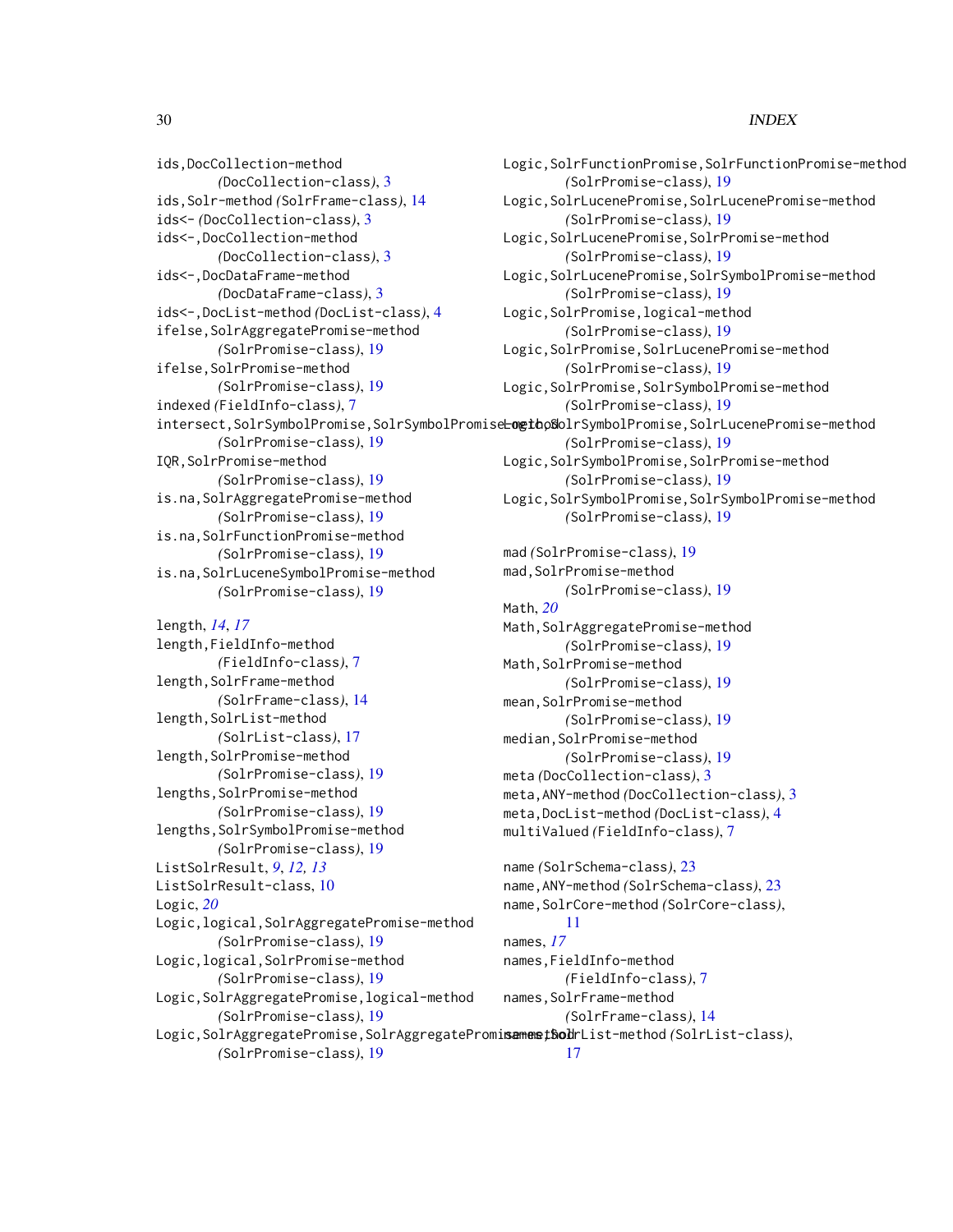names<-,DocList,ANY-method *(*DocList-class*)*, [4](#page-3-0) names<-,FieldInfo,ANY-method *(*FieldInfo-class*)*, [7](#page-6-0) names<-,FieldTypeList,ANY-method *(*FieldType-class*)*, [8](#page-7-0) ncol, *[14](#page-13-0)* NCOL,SolrFrame-method *(*SolrFrame-class*)*, [14](#page-13-0) ncol,SolrFrame-method *(*SolrFrame-class*)*, [14](#page-13-0) ndoc, *[20](#page-19-0)* ndoc *(*DocCollection-class*)*, [3](#page-2-0) ndoc,DocCollection-method *(*DocCollection-class*)*, [3](#page-2-0) ndoc,GroupedSolrFrame-method *(*GroupedSolrFrame-class*)*, [8](#page-7-0) ndoc,ListSolrResult-method *(*ListSolrResult-class*)*, [10](#page-9-0) ndoc,Solr-method *(*SolrFrame-class*)*, [14](#page-13-0) ndoc,SolrCore-method *(*SolrCore-class*)*, [11](#page-10-0) ndoc,SolrPromise-method *(*SolrPromise-class*)*, [19](#page-18-0) nfield *(*DocCollection-class*)*, [3](#page-2-0) nfield,ANY-method *(*DocCollection-class*)*, [3](#page-2-0) nfield,DocList-method *(*DocList-class*)*, [4](#page-3-0) nfield,Solr-method *(*SolrFrame-class*)*, [14](#page-13-0) ngroup *(*GroupedSolrFrame-class*)*, [8](#page-7-0) ngroup,GroupedSolrFrame-method *(*GroupedSolrFrame-class*)*, [8](#page-7-0) ngroup,Grouping-method *(*Grouping-class*)*, [9](#page-8-0) ngroup,ListSolrResult-method *(*ListSolrResult-class*)*, [10](#page-9-0) ngroup,SolrCore-method *(*SolrCore-class*)*, [11](#page-10-0) nrow, *[14](#page-13-0)* nrow,GroupedSolrFrame-method *(*GroupedSolrFrame-class*)*, [8](#page-7-0) NROW,SolrFrame-method *(*SolrFrame-class*)*, [14](#page-13-0) nrow,SolrFrame-method *(*SolrFrame-class*)*, [14](#page-13-0) nunique *(*SolrPromise-class*)*, [19](#page-18-0) nunique,ANY-method *(*SolrPromise-class*)*, [19](#page-18-0)

nunique,factor-method *(*SolrPromise-class*)*, [19](#page-18-0) nunique,SolrPromise-method *(*SolrPromise-class*)*, [19](#page-18-0) params *(*SolrQuery-class*)*, [21](#page-20-0) params<- *(*SolrQuery-class*)*, [21](#page-20-0) pmax *(*SolrPromise-class*)*, [19](#page-18-0) pmax2 *(*SolrPromise-class*)*, [19](#page-18-0) pmax2,ANY,ANY-method *(*SolrPromise-class*)*, [19](#page-18-0) pmax2,numeric,SolrAggregatePromise-method *(*SolrPromise-class*)*, [19](#page-18-0) pmax2,numeric,SolrPromise-method *(*SolrPromise-class*)*, [19](#page-18-0) pmax2,SolrAggregatePromise,numeric-method *(*SolrPromise-class*)*, [19](#page-18-0) pmax2,SolrAggregatePromise,SolrAggregatePromise-method *(*SolrPromise-class*)*, [19](#page-18-0) pmax2,SolrPromise,numeric-method *(*SolrPromise-class*)*, [19](#page-18-0) pmax2,SolrPromise,SolrPromise-method *(*SolrPromise-class*)*, [19](#page-18-0) pmin *(*SolrPromise-class*)*, [19](#page-18-0) pmin2 *(*SolrPromise-class*)*, [19](#page-18-0) pmin2,ANY,ANY-method *(*SolrPromise-class*)*, [19](#page-18-0) pmin2,numeric,SolrAggregatePromise-method *(*SolrPromise-class*)*, [19](#page-18-0) pmin2,numeric,SolrPromise-method *(*SolrPromise-class*)*, [19](#page-18-0) pmin2,SolrAggregatePromise,numeric-method *(*SolrPromise-class*)*, [19](#page-18-0) pmin2,SolrAggregatePromise,SolrAggregatePromise-method *(*SolrPromise-class*)*, [19](#page-18-0) pmin2,SolrPromise,numeric-method *(*SolrPromise-class*)*, [19](#page-18-0) pmin2,SolrPromise,SolrPromise-method *(*SolrPromise-class*)*, [19](#page-18-0) PredicatedSolrSymbolPromise-class *(*SolrPromise-class*)*, [19](#page-18-0) Promise *(*Promise-class*)*, [10](#page-9-0) Promise, SolrLuceneSymbol, Solr-method *(*SolrExpression-class*)*, [14](#page-13-0) Promise, SolrSymbol, Solr-method *(*SolrExpression-class*)*, [14](#page-13-0) Promise-class, [10](#page-9-0) purgeCache, SolrCore-method *(*SolrCore-class*)*, [11](#page-10-0)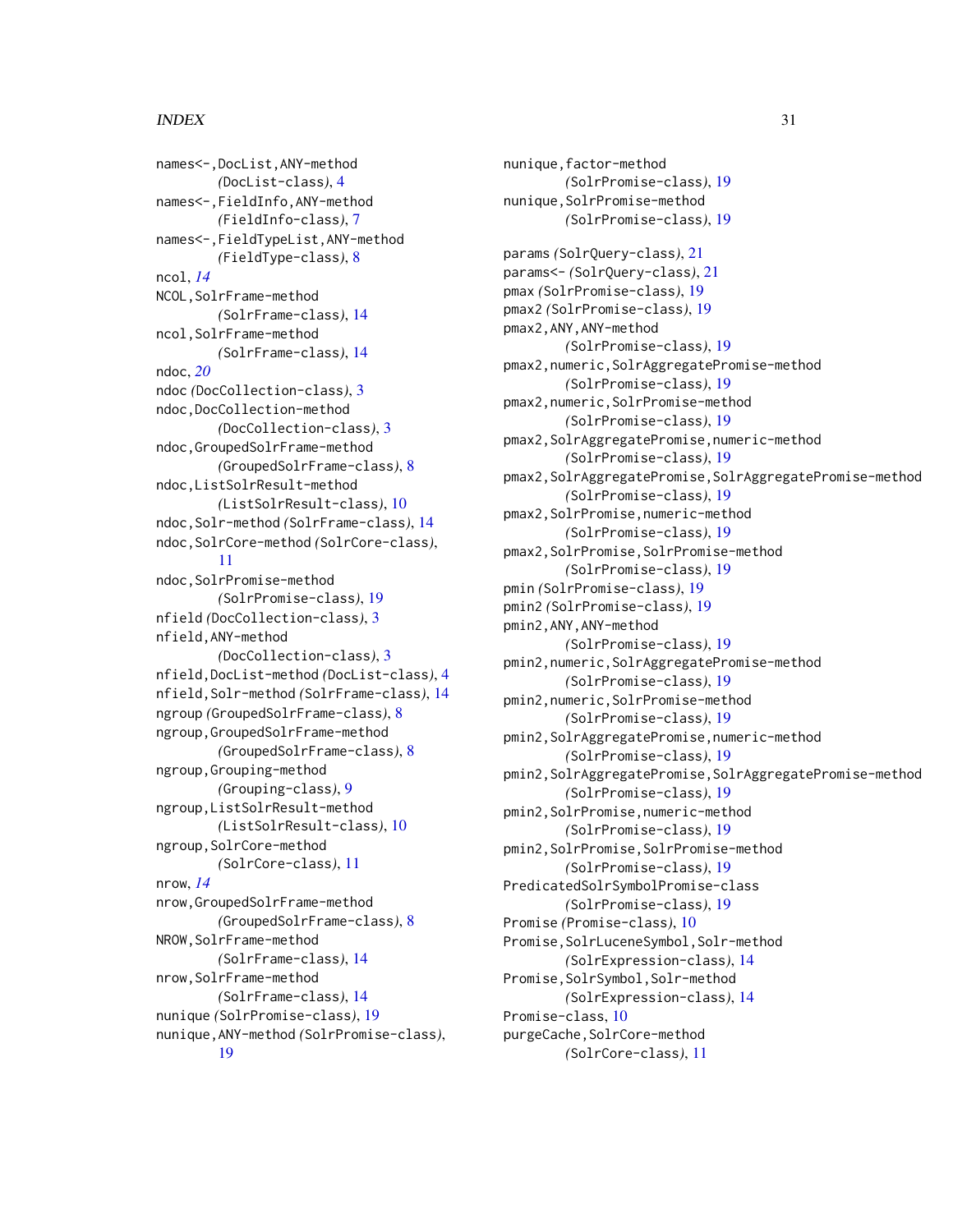quantile,SolrPromise-method *(*SolrPromise-class*)*, [19](#page-18-0) query *(*SolrFrame-class*)*, [14](#page-13-0) rbind2,ANY,Promise-method *(*Promise-class*)*, [10](#page-9-0) rbind2,Promise,ANY-method *(*Promise-class*)*, [10](#page-9-0) rbind2,Promise,Promise-method *(*Promise-class*)*, [10](#page-9-0) read,SolrCore-method *(*SolrCore-class*)*, [11](#page-10-0) rename *(*SolrFrame-class*)*, [14](#page-13-0) rename,Solr-class *(*SolrFrame-class*)*, [14](#page-13-0) rename,Solr-method *(*SolrFrame-class*)*, [14](#page-13-0) rename, SolrQuery-method *(*SolrQuery-class*)*, [21](#page-20-0) required *(*FieldInfo-class*)*, [7](#page-6-0) rescale *(*SolrPromise-class*)*, [19](#page-18-0) rescale,SolrPromise-method *(*SolrPromise-class*)*, [19](#page-18-0) RestUri, *[12](#page-11-0)*, *[16](#page-15-0)*, *[18](#page-17-0)* rev, *[21](#page-20-0)* rev,SolrQuery-method *(*SolrQuery-class*)*, [21](#page-20-0) round,SolrAggregatePromise-method *(*SolrPromise-class*)*, [19](#page-18-0) round,SolrPromise-method *(*SolrPromise-class*)*, [19](#page-18-0) rownames, *[14](#page-13-0)* rownames,GroupedSolrFrame-method *(*GroupedSolrFrame-class*)*, [8](#page-7-0) ROWNAMES, SolrFrame-method *(*SolrFrame-class*)*, [14](#page-13-0) rownames, SolrFrame-method *(*SolrFrame-class*)*, [14](#page-13-0)

```
saveXML, 23
saveXML, SolrSchema-method
        (SolrSchema-class), 23
schema (SolrCore-class), 11
schema,Grouping-method
        (Grouping-class), 9
schema,Solr-method (SolrFrame-class), 14
schema, SolrCore-method
        (SolrCore-class), 11
sd, SolrPromise-method
        (SolrPromise-class), 19
searchDocs (SolrList-class), 17
```
searchDocs,Solr *(*SolrList-class*)*, [17](#page-16-0) searchDocs, Solr-method *(*SolrFrame-class*)*, [14](#page-13-0) searchDocs, SolrQuery-method *(*SolrQuery-class*)*, [21](#page-20-0) setdiff,SolrSymbolPromise,SolrSymbolPromise-method *(*SolrPromise-class*)*, [19](#page-18-0) show,DocCollection-method *(*DocCollection-class*)*, [3](#page-2-0) show,DocDataFrame-method *(*DocDataFrame-class*)*, [3](#page-2-0) show,DocList-method *(*DocList-class*)*, [4](#page-3-0) show,Facets-method *(*Facets-class*)*, [6](#page-5-0) show,FieldInfo-method *(*FieldInfo-class*)*, [7](#page-6-0) show,FieldType-method *(*FieldType-class*)*, [8](#page-7-0) show,FieldTypeList-method *(*FieldType-class*)*, [8](#page-7-0) show,GroupedSolrFrame-method *(*GroupedSolrFrame-class*)*, [8](#page-7-0) show,Grouping-method *(*Grouping-class*)*, [9](#page-8-0) show,SolrCore-method *(*SolrCore-class*)*, [11](#page-10-0) show,SolrFrame-method *(*SolrFrame-class*)*, [14](#page-13-0) show,SolrList-method *(*SolrList-class*)*, [17](#page-16-0) show, SolrQuery-method *(*SolrQuery-class*)*, [21](#page-20-0) show, SolrSchema-method *(*SolrSchema-class*)*, [23](#page-22-0) signif,SolrPromise-method *(*SolrPromise-class*)*, [19](#page-18-0) SimpleExpression-class *(*Expression-class*)*, [5](#page-4-0) SimplePromise-class *(*Promise-class*)*, [10](#page-9-0) SimpleSymbol-class *(*Expression-class*)*, [5](#page-4-0) Solr-class *(*SolrFrame-class*)*, [14](#page-13-0) SolrAggregatePromise-class *(*SolrPromise-class*)*, [19](#page-18-0) SolrCore, *[15](#page-14-0)*, *[18](#page-17-0)*, *[21,](#page-20-0) [22](#page-21-0)* SolrCore *(*SolrCore-class*)*, [11](#page-10-0) SolrCore-class, [11](#page-10-0) SolrExpression, *[15](#page-14-0)*, *[18](#page-17-0)* SolrExpression-class, [14](#page-13-0) SolrFrame, *[8](#page-7-0)*, *[13](#page-12-0)*, *[19](#page-18-0)*, *[21,](#page-20-0) [22](#page-21-0)* SolrFrame *(*SolrFrame-class*)*, [14](#page-13-0)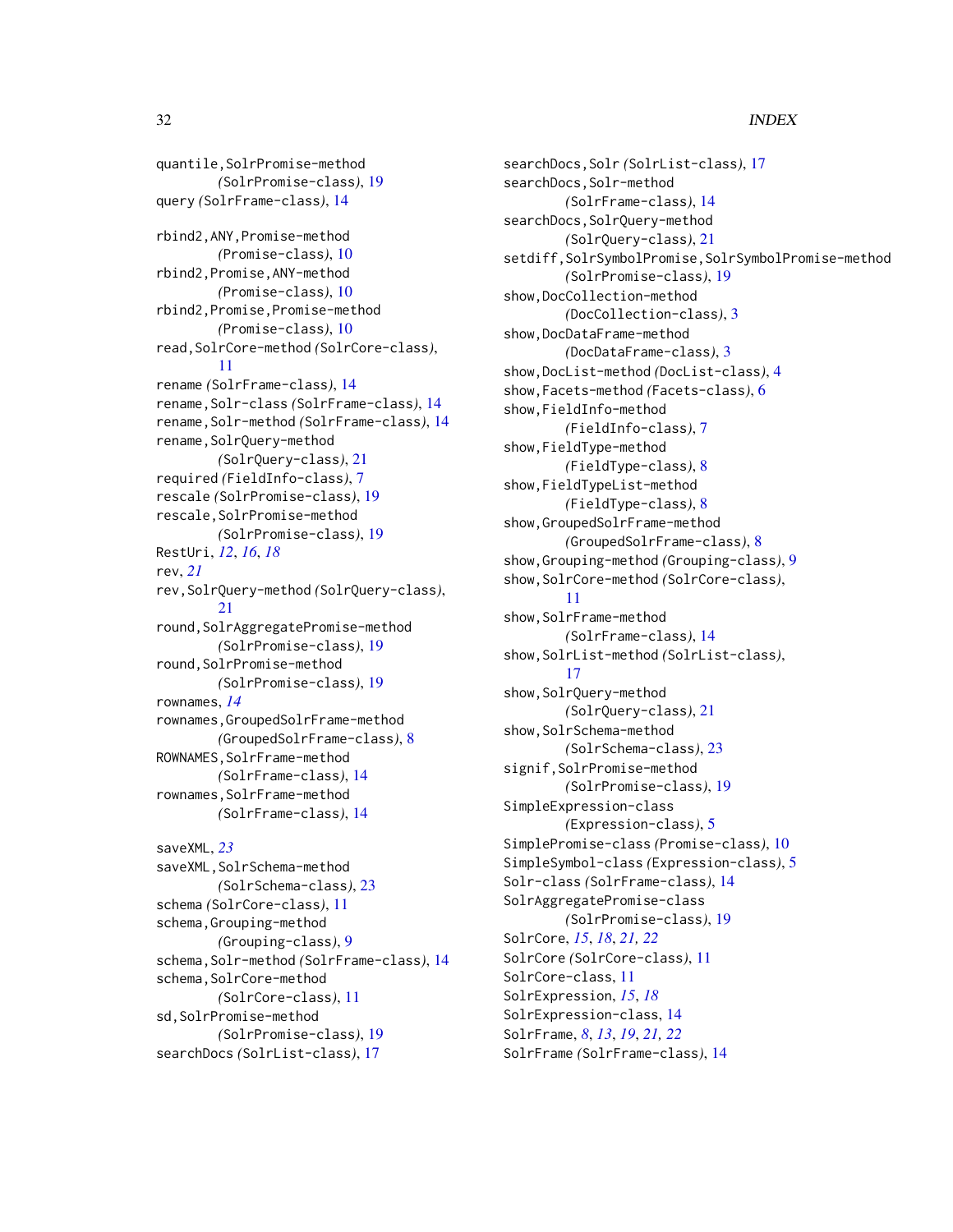### $I<sub>N</sub>DEX$  33

SolrFrame-class, [14](#page-13-0) SolrFunctionPromise-class *(*SolrPromise-class*)*, [19](#page-18-0) SolrList, *[14](#page-13-0)*, *[17](#page-16-0)* SolrList *(*SolrList-class*)*, [17](#page-16-0) SolrList-class, [17](#page-16-0) SolrLucenePromise-class *(*SolrPromise-class*)*, [19](#page-18-0) SolrLuceneSymbolPromise-class *(*SolrPromise-class*)*, [19](#page-18-0) SolrPromise, *[15,](#page-14-0) [16](#page-15-0)*, *[18](#page-17-0)* SolrPromise-class, [19](#page-18-0) SolrQuery, *[11,](#page-10-0) [12](#page-11-0)* SolrQuery *(*SolrQuery-class*)*, [21](#page-20-0) SolrQuery-class, [21](#page-20-0) SolrReducePromise-class *(*SolrPromise-class*)*, [19](#page-18-0) SolrResult-class *(*ListSolrResult-class*)*, [10](#page-9-0) SolrSchema, *[7,](#page-6-0) [8](#page-7-0)*, *[12](#page-11-0)*, *[24](#page-23-0)* SolrSchema-class, [23](#page-22-0) SolrSymbolPromise-class *(*SolrPromise-class*)*, [19](#page-18-0) sort, *[14](#page-13-0)*, *[17](#page-16-0)*, *[21](#page-20-0)* sort,Solr-method *(*SolrFrame-class*)*, [14](#page-13-0) sort,SolrQuery-method *(*SolrQuery-class*)*, [21](#page-20-0) stats *(*Facets-class*)*, [6](#page-5-0) stored *(*FieldInfo-class*)*, [7](#page-6-0) subset, *[14](#page-13-0)*, *[17](#page-16-0)*, *[21](#page-20-0)* subset,Solr-method *(*SolrFrame-class*)*, [14](#page-13-0) subset, SolrQuery-method *(*SolrQuery-class*)*, [21](#page-20-0) Summary, *[20](#page-19-0)* summary, *[14](#page-13-0)*, *[17](#page-16-0)* summary, SolrFrame-method *(*SolrFrame-class*)*, [14](#page-13-0) Summary,SolrPromise-method *(*SolrPromise-class*)*, [19](#page-18-0) summary,SolrPromise-method *(*SolrPromise-class*)*, [19](#page-18-0) summary.SolrPromise *(*SolrPromise-class*)*, [19](#page-18-0) Symbol, *[2](#page-1-0)* Symbol-class *(*Expression-class*)*, [5](#page-4-0) SymbolFactory, *[2](#page-1-0)* SymbolFactory *(*Expression-class*)*, [5](#page-4-0) symbolFactory *(*Context-class*)*, [2](#page-1-0)

symbolFactory,DelegateContext-method *(*Context-class*)*, [2](#page-1-0) symbolFactory, Solr-method *(*SolrFrame-class*)*, [14](#page-13-0) SymbolFactory,SolrExpression-method *(*SolrExpression-class*)*, [14](#page-13-0) SymbolFactory,SolrQParserExpression-method *(*SolrExpression-class*)*, [14](#page-13-0) SymbolFactory-class *(*Expression-class*)*, [5](#page-4-0) symbolFactory<- *(*Context-class*)*, [2](#page-1-0) symbolFactory<-,DelegateContext-method *(*Context-class*)*, [2](#page-1-0) symbolFactory<-,Solr-method *(*SolrFrame-class*)*, [14](#page-13-0) table,SolrSymbolPromise-method *(*SolrPromise-class*)*, [19](#page-18-0) tail, *[14](#page-13-0)*, *[17](#page-16-0)*, *[21](#page-20-0)* tail,GroupedSolrFrame-method *(*GroupedSolrFrame-class*)*, [8](#page-7-0) tail,Solr-method *(*SolrFrame-class*)*, [14](#page-13-0) tail,SolrPromise-method *(*SolrPromise-class*)*, [19](#page-18-0) tail,SolrQuery-method *(*SolrQuery-class*)*, [21](#page-20-0) tail.SolrQuery *(*SolrQuery-class*)*, [21](#page-20-0) tails, *[20](#page-19-0)* tails *(*GroupedSolrFrame-class*)*, [8](#page-7-0) tails,ANY-method *(*GroupedSolrFrame-class*)*, [8](#page-7-0) TestSolr, [24](#page-23-0) transform, *[14](#page-13-0)*, *[17](#page-16-0)*, *[21](#page-20-0)* transform,Solr-method *(*SolrFrame-class*)*, [14](#page-13-0) transform,SolrQuery-method *(*SolrQuery-class*)*, [21](#page-20-0) translate *(*Expression-class*)*, [5](#page-4-0) translate,ANY,Expression-method *(*Expression-class*)*, [5](#page-4-0) translate,SolrExpression,SolrExpression-method *(*SolrExpression-class*)*, [14](#page-13-0) translate,SolrQuery,missing-method *(*SolrQuery-class*)*, [21](#page-20-0) translate,SolrQueryTranslationSource,Expression-method *(*SolrQuery-class*)*, [21](#page-20-0) translate,SolrQueryTranslationSource,SolrQParserExpression *(*SolrQuery-class*)*, [21](#page-20-0)